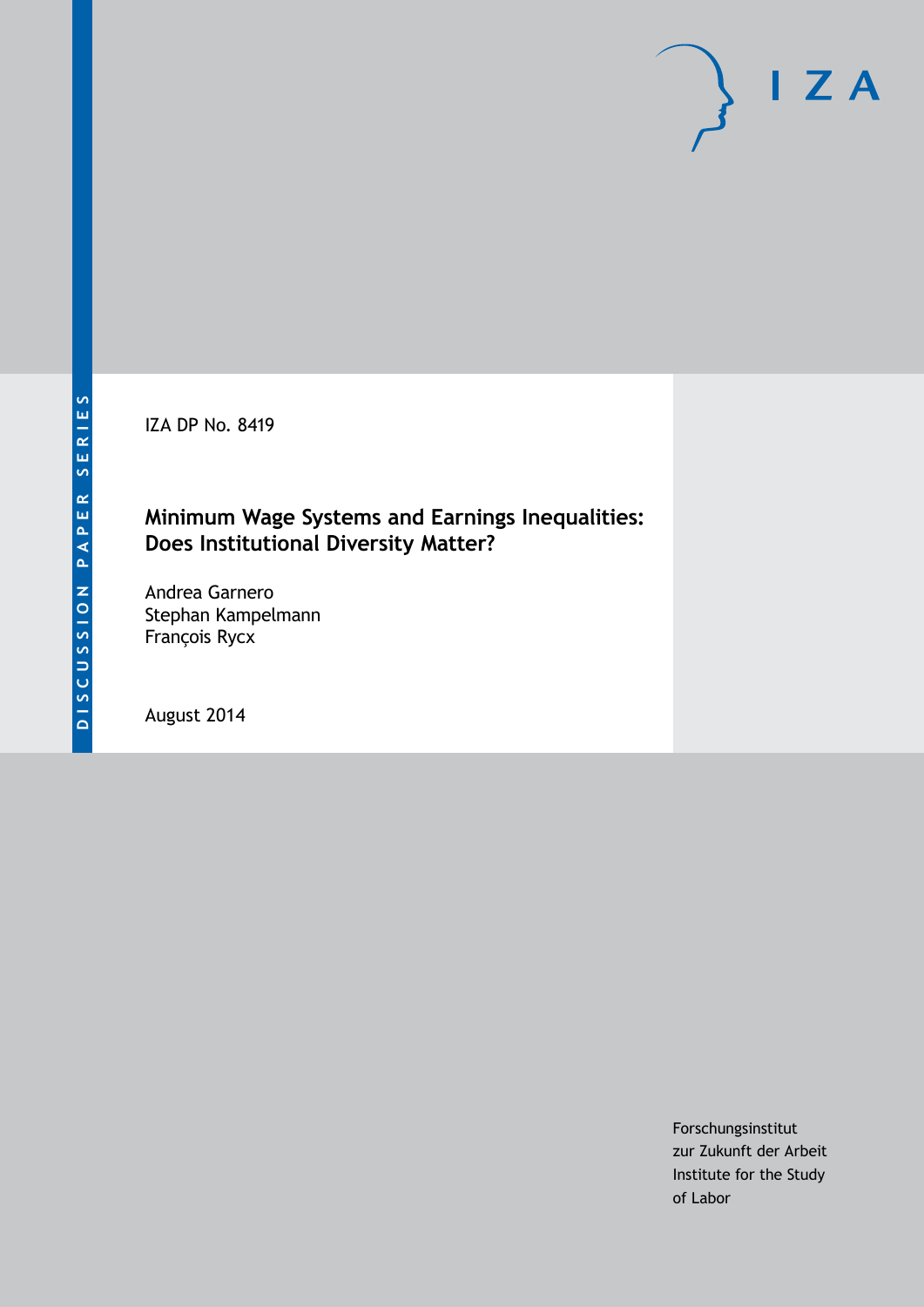# **Minimum Wage Systems and Earnings Inequalities: Does Institutional Diversity Matter?**

### **Andrea Garnero**

*ENS, Paris School of Economics, SBS-EM (CEB, DULBEA) and IZA*

### **Stephan Kampelmann**

*Université Libre de Bruxelles, SBS-EM (CEB, DULBEA)*

### **François Rycx**

*Université Libre de Bruxelles, SBS-EM (CEB, DULBEA) and IZA*

### Discussion Paper No. 8419 August 2014

IZA

P.O. Box 7240 53072 Bonn **Germany** 

Phone: +49-228-3894-0 Fax: +49-228-3894-180 E-mail: [iza@iza.org](mailto:iza@iza.org)

Any opinions expressed here are those of the author(s) and not those of IZA. Research published in this series may include views on policy, but the institute itself takes no institutional policy positions. The IZA research network is committed to the IZA Guiding Principles of Research Integrity.

The Institute for the Study of Labor (IZA) in Bonn is a local and virtual international research center and a place of communication between science, politics and business. IZA is an independent nonprofit organization supported by Deutsche Post Foundation. The center is associated with the University of Bonn and offers a stimulating research environment through its international network, workshops and conferences, data service, project support, research visits and doctoral program. IZA engages in (i) original and internationally competitive research in all fields of labor economics, (ii) development of policy concepts, and (iii) dissemination of research results and concepts to the interested public.

<span id="page-1-0"></span>IZA Discussion Papers often represent preliminary work and are circulated to encourage discussion. Citation of such a paper should account for its provisional character. A revised version may be available directly from the author.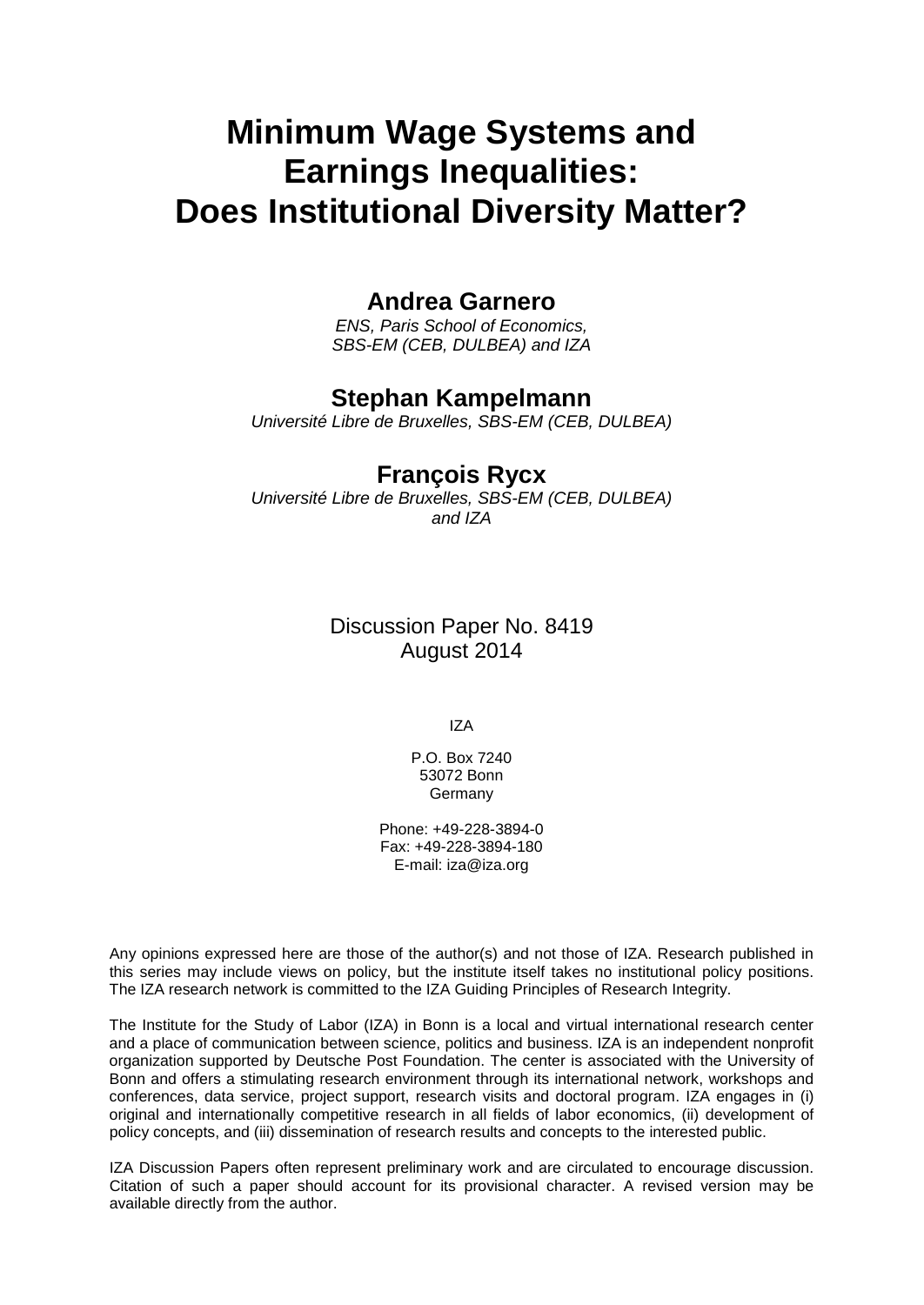IZA Discussion Paper No. 8419 August 2014

## **ABSTRACT**

### **Minimum Wage Systems and Earnings Inequalities: Does Institutional Diversity Matter?[1](#page-1-0)**

This paper explores how the diversity of minimum wage systems affects earnings inequalities within European countries. It relies on the combination of (a) harmonized micro-data from household surveys, (b) data on national statutory minimum wages and coverage rates, and (c) hand-collected information on minimum rates from more than 1,100 sectoral-level agreements across Europe. The analysis covers 18 countries over the period 2007-2009. Empirical results confirm the intuition of many practitioners that the combination of sectoral minimum rates and high coverage of collective bargaining can, at least for earnings inequalities, be regarded as a functional equivalent to a binding statutory minimum wage at the national level. Regression results suggest indeed that both a national statutory minimum wage and, in countries with sectoral-level minima, a higher collective bargaining coverage are significantly associated with lower levels of (overall and inter-industry) wage inequalities and a smaller fraction of workers paid below prevailing minima. Several robustness checks confirm these findings.

JEL Classification: J31, J33, J51

Keywords: minimum wage systems, collective bargaining, wage inequality, Europe

Corresponding author:

François Rycx Solvay Brussels School of Economics and Management (SBS-EM) Université Libre de Bruxelles (ULB) CP114/02, Avenue F.D. Roosevelt 50 1050 Brussels Belgium E-mail: [frycx@ulb.ac.be](mailto:frycx@ulb.ac.be)

 $1$  The research in this paper has been funded by the European Trade Union Institute (ETUI). We are particularly grateful to Maria Jespen, Torsten Müller and Vera Glassner of the ETUI who have provided extremely constructive support and advice. We also would like to thank Martin Bauer, Lorenzo Birindelli, Reinhard Bispinck, Gerhard Bröthaler, Angela Golino, Ilkka Kaukoranta, Lena Larsen, Lene Paludan Hastrup, Pekka Sauramo, and Sepp Zuckerstätter, as well as the participants of the Belgian Day for Labour Economists (2012) in Leuven and the Eurofound expert meeting on minimum wages (2013) in Dublin. Elina Huttunen provided excellent research assistance. Any errors are obviously our own.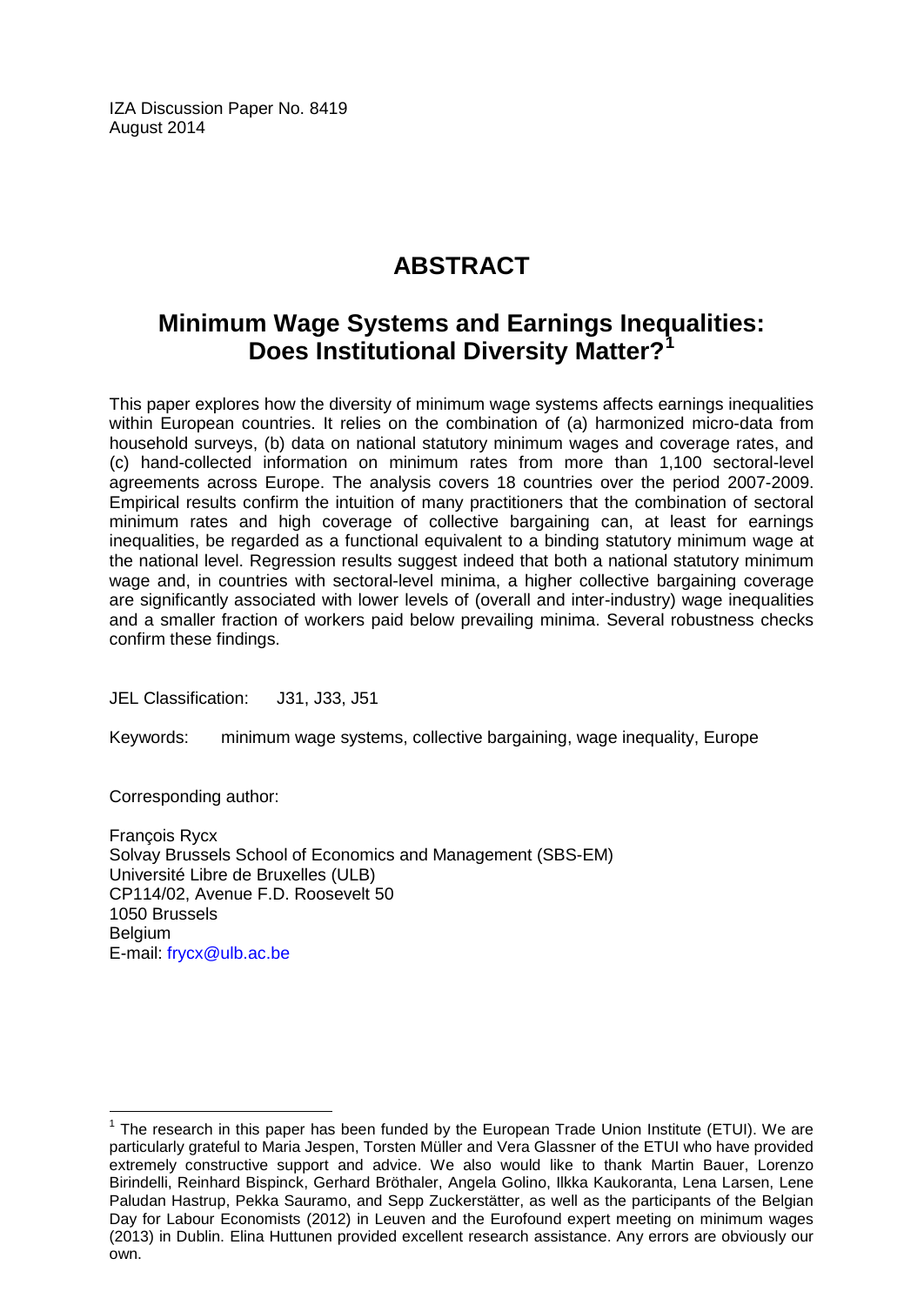#### **Introduction**

Few economic policies have sparked academic debates as long-lasting and as passionate as minimum wage policies. Several generations of economists have tabled evidence and counterevidence on the question whether a statutory wage floor is harmful for employment. The controversy is still ongoing but it seems that, in the end, any employment effects (be their positive or negative) are probably very small (Dolado et al., 1996; Dube et al., 2010; ILO, 2010) and mostly related to low-skilled and young workers.

However, since the mid-2000s a new minimum wage debate has stirred up much controversy in Europe (Schulten, 2012). The spark for this new debate has not been the employment effect, but the question of whether there is a case for a harmonized minimum wage policy at the European level. While prominent policymakers, leading scholars and parts of the trade union movement support the idea of European concertation on wage floors – including some sort of harmonized minimum rate for all countries – there is also strong resistance from those advocating national autonomy and the preservation of institutional diversity.

Much of the antagonism brought about by the idea of a harmonized minimum wage policy in Europe stems from the fact that the current minimum wage arrangements differ widely among European countries. Objections are notably very strong in Austria, Italy, and the Nordic countries (see Eldring and Alsos (2012) for a detailed discussion) fearing that a European initiative could undermine the autonomy of the social partners and thereby jeopardize the entire process of bargaining. On the other hand, trade unions in countries like Germany and Spain favour a European approach to the issue to counterbalance the effect of decreasing coverage of collective agreements and the increase of low-wage jobs.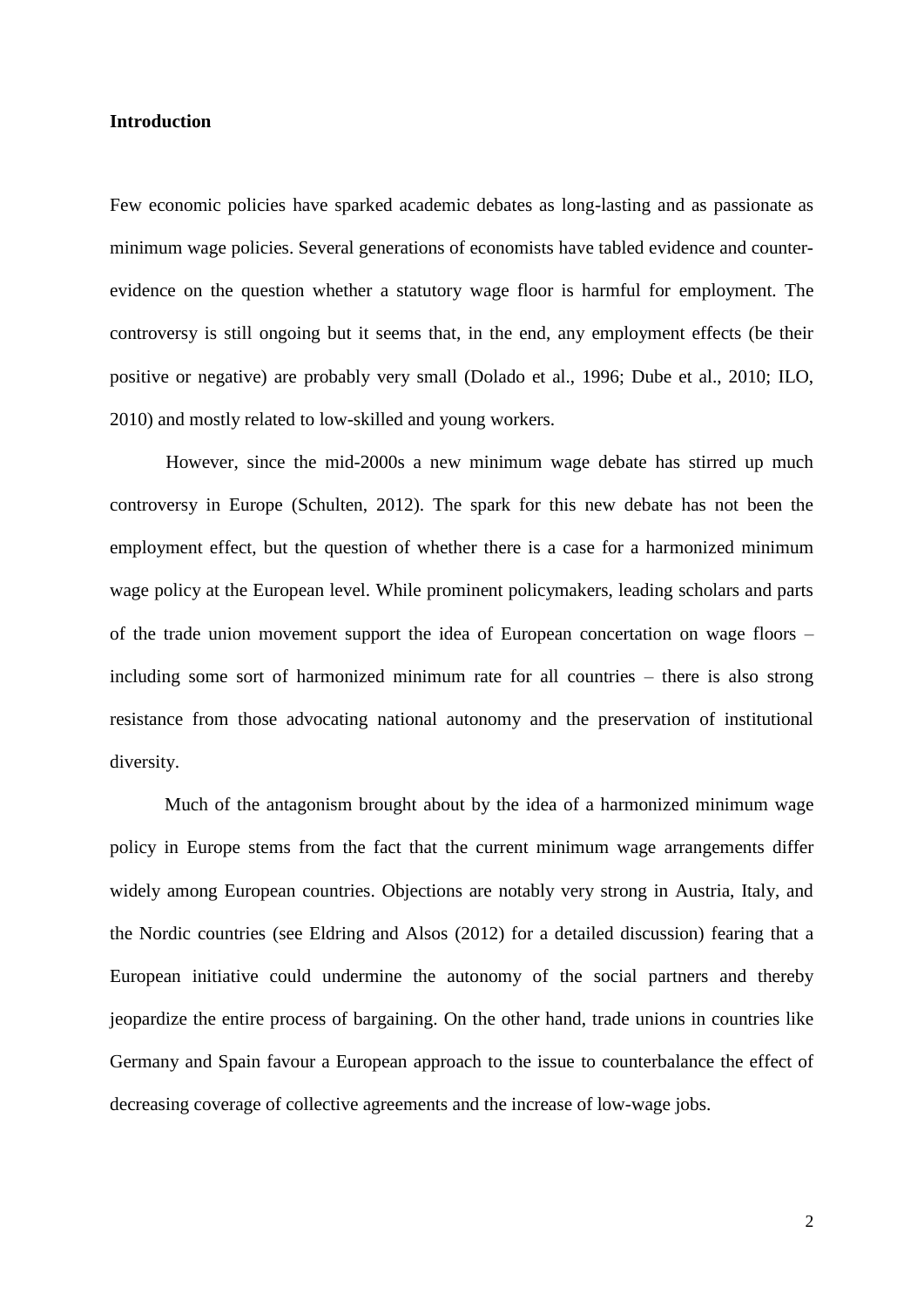The key factor that has worked against a European approach is the absence of a clear consensus at the European level on whether the benefits of harmonizing policies in this area outweigh the costs. However, the lack of empirical evidence as to the labour market consequences of different minimum wage systems certainly also explains the difficulty to reach an agreement.

The minimum wage chief aim is to set a floor at the bottom of the wage distribution in order to protect and sustain wages of the most vulnerable workers. Put differently, its primary goal is to curb wage inequalities. Yet, "*there is very limited research explicitly focused on this [issue]*" (Grimshaw, 2013: 3). The objective of this paper is to fill this gap (at least partially) by exploring the link between different institutional features of minimum wage systems and earnings inequalities within European countries. To do so, we combined (a) harmonized micro-data from household surveys, (b) data on national statutory minimum wages and coverage rates and (c) hand-collected information on minimum rates from more than 1,100 sectoral-level agreements across Europe. This effort notably allows us to assess the distributive outcomes of the minimum wage systems in Austria, Belgium, Cyprus, Denmark, Finland, Germany and Italy – all countries that are both absent from other empirical studies and among the main protagonists of the minimum wage debate at the European level. Overall, our data set covers 18 European countries over the period 2007-2009.<sup>2</sup>

The remainder of this paper is structured as follows. We start our analysis with a brief review of the literature regarding the relation between wage floors and distributive outcomes. Then, we present the key features of minimum wage systems in Europe as well as our analytical framework. Our data set, benchmark regression results and robustness tests are described in the ensuing section. The last section concludes.

1

 $2$  In addition to aforementioned countries, our data set includes information on Bulgaria, Estonia, France, Greece, Hungary, Ireland, Latvia, Poland, Portugal, Romania and the United Kingdom.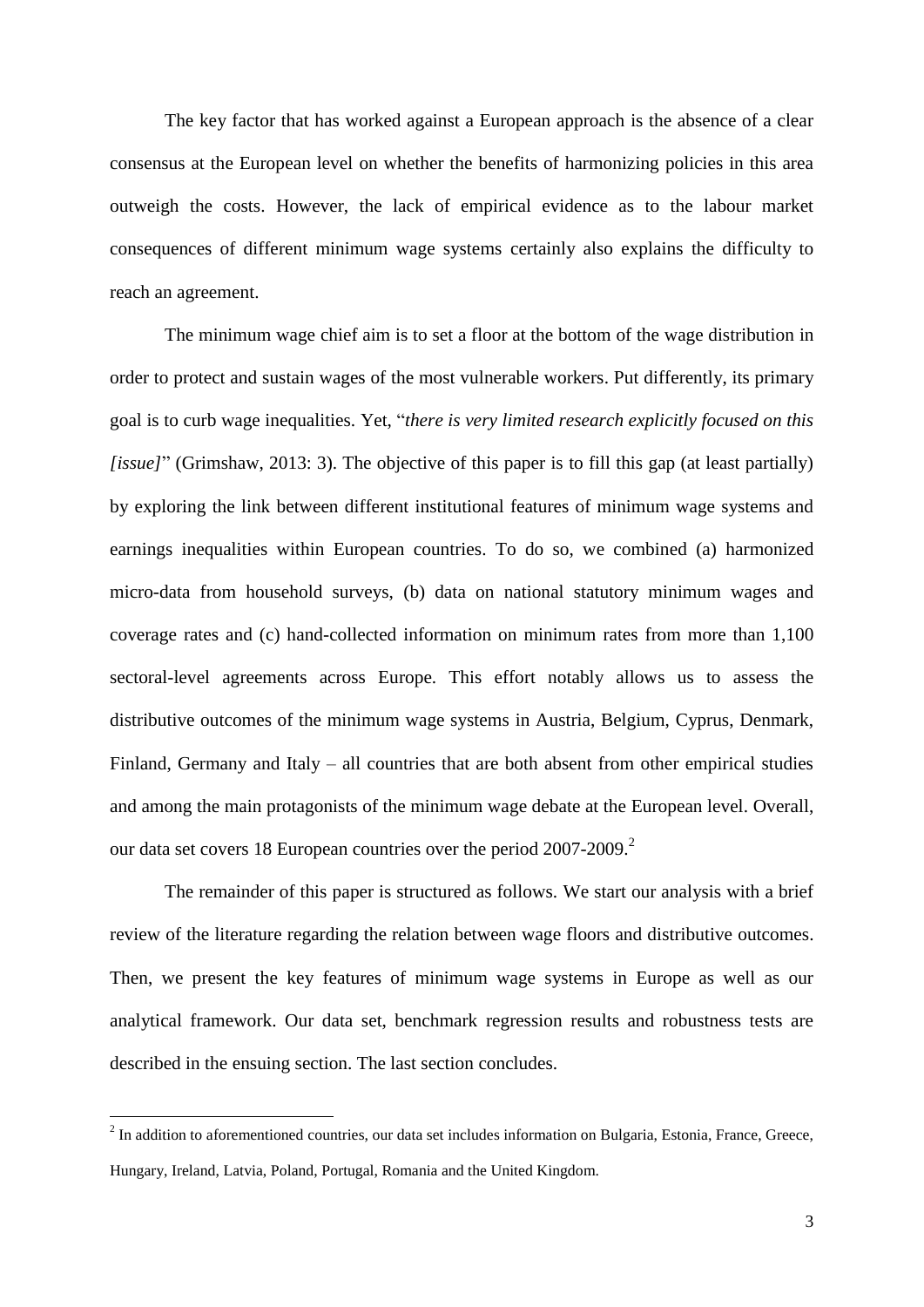#### **Review of the literature**

Minimum wages are typically designed to protect and sustain wages of the most vulnerable workers. They can have a role in sustaining income, reducing in-work poverty and low-wage work, and curbing wage inequalities. A rise in minimum wages can have opposing effects on income inequality: on the one hand, some people at the bottom of the distribution receive higher wages. On the other hand, it can lead to individuals leaving or partially retreating from the labour market. Freeman (1996) reviews the distributional consequences of minimum wages and concludes that the latter, if not too high, can improve the well-being of low wage earners and limit earnings inequality. Butcher et al. (2012) develop a model of wage-posting by employers where the labour supply to an individual employer is not perfectly elastic. Their model predicts that wage inequality will be affected by the minimum wage as it defines the level of the wage floor and generates spillover effects associated to job losses and 'wave effects' on earnings above the prevailing minimum. These spillovers, however, would dissipate as one moves up the wage distribution since far up the distribution very few workers are from segments where the minimum wage has a large impact on the earnings distribution.

Empirical results usually show that minimum wages reduce wage inequality (Brown, 1999; OECD, 1998; Rubery, 2003; Manning, 2003). Di Nardo et al. (1996) and Lee (1999), for instance, find that the fall in the real value of minimum wages explains a big share of the increase of the lower tail wage inequality in the US during the '80s. Autor et al. (2010) confirm the overall conclusion of previous estimates for the US. Keese (1998) and Lucifora et al. (2005) show that minimum wages reduce wage inequalities in Europe. In contrast, the European Commission (2008) analyses the effects of a range of wage-setting variables on wage dispersion in EU countries and finds no significant effect of minimum wages. At the more micro-level, Butcher et al. (2012) estimate a structural model taking both direct and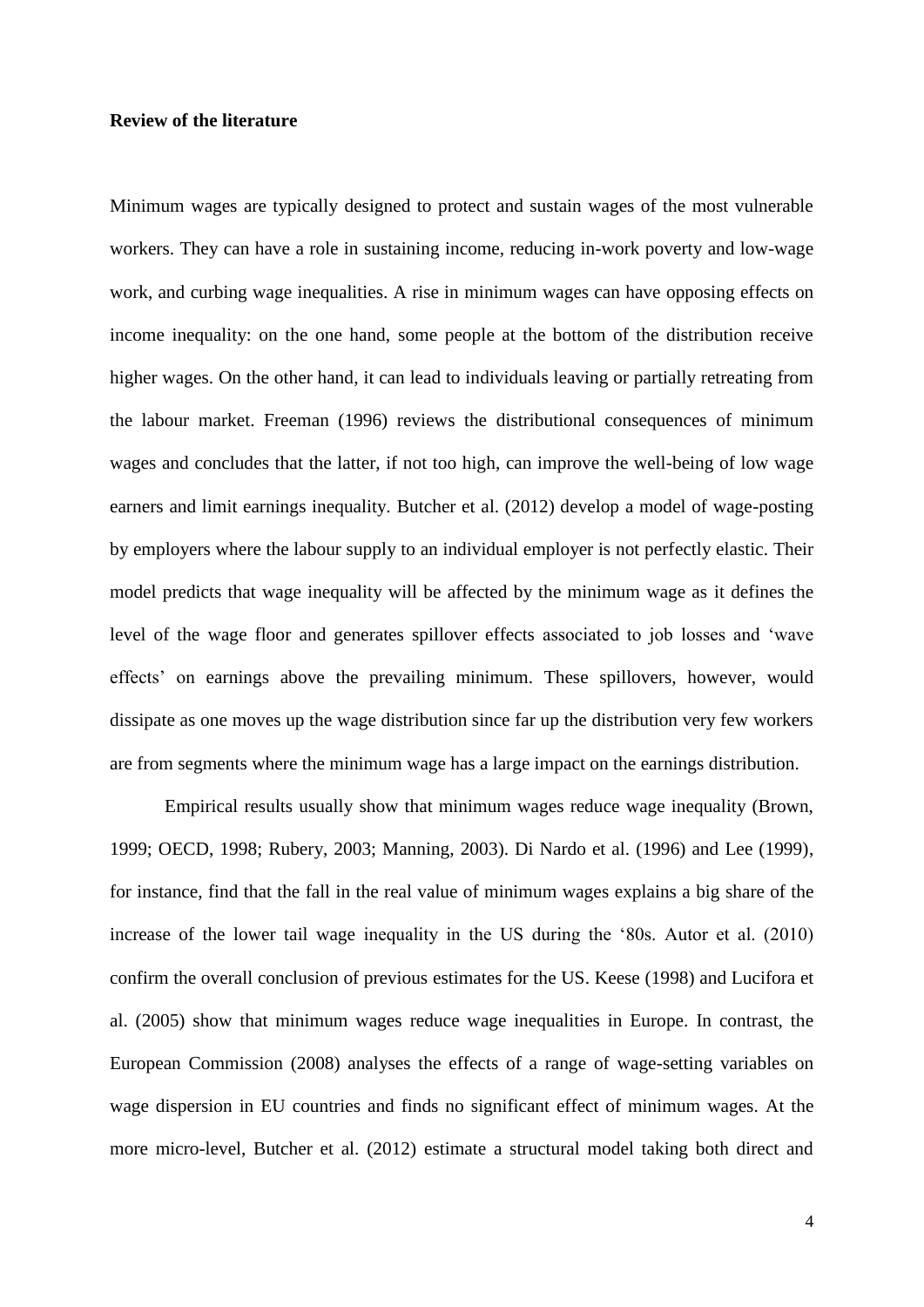spillovers effects into account and find that the introduction of the UK's National Minimum Wage explains more than 50 percent of the decline in wage inequality in the bottom half of the wage distribution between 1998 and 2010. Their results also confirm that spillovers are larger in low-wage segments.

Another issue at the core of the present paper is whether the diversity in minimum wage systems may lead to a diversity of outcomes. Among the few studies that address this question empirically is Boeri (2012). The latter compares different institutional settings in 66 countries by looking at the process of determination of statutory minimum wages and its effects on levels of minimum wages. He finds that a government legislated minimum wage, i.e. a setting characterised by the absence of consultation with the social partners, is significantly smaller than a wage floor set after formal consultations. According to the European Commission (2008), EU member states that have not introduced a national statutory minimum wage are countries with particularly strong bargaining institutions and actors. Moreover, in countries with statutory minimum wages, strong bargaining institutions would drive up the level of minimum wages.

In conclusion, previous research has devoted great attention to minimum wages and their effects on earnings inequalities. The current consensus suggests that minimum wages contribute to reduce wage inequalities and, if not too high, to improve the well-being of lowwage workers. It should be noted, however, that due to data limitations the vast majority of empirical studies has overlooked countries where minimum wages are set through collective agreements at the sectoral level. The potentially divergent outcomes between different minimum wage systems are thereby largely ignored in the literature.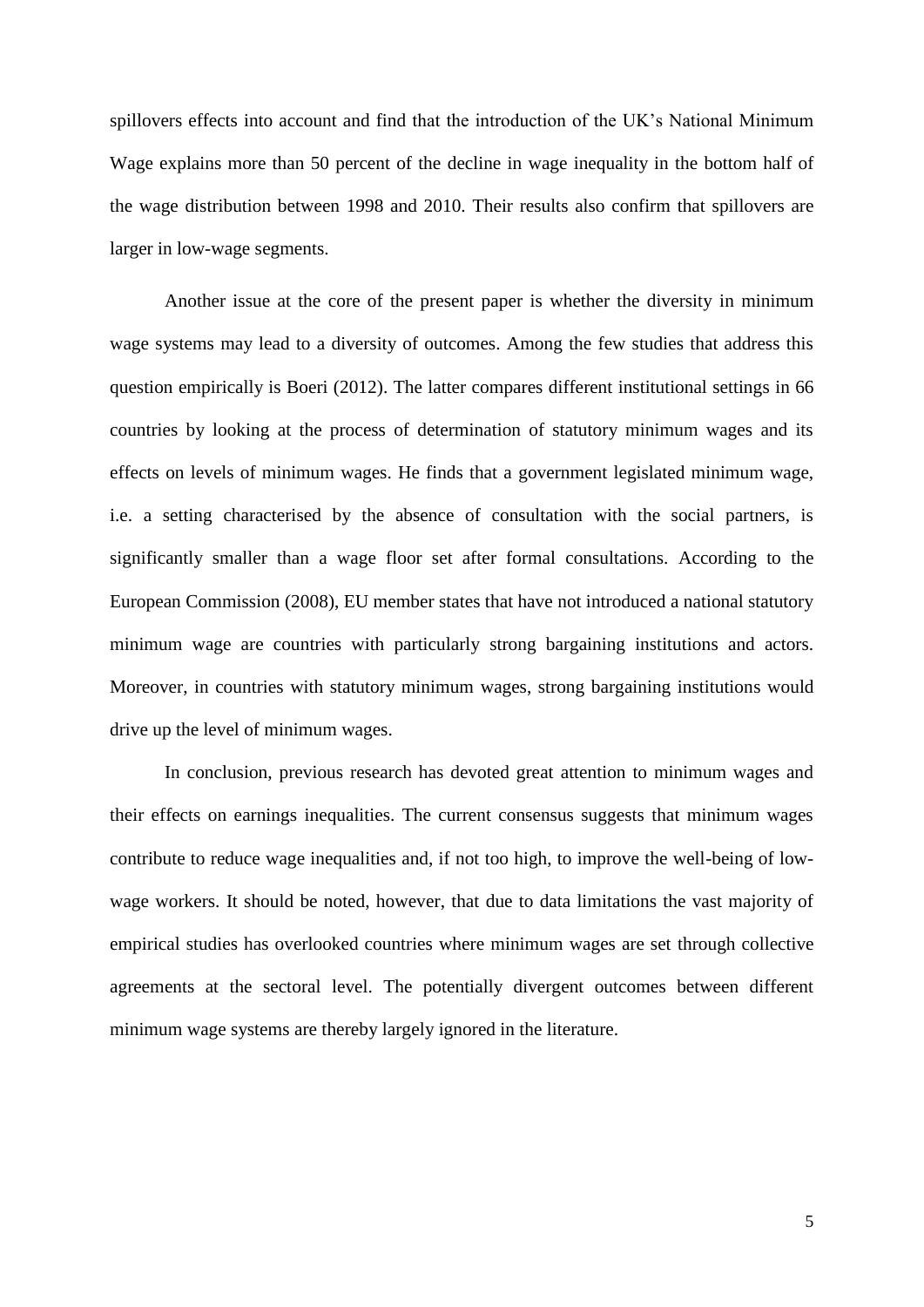#### **Analytical framework**

<u>.</u>

This paper aims at analysing minimum wages not only in countries with statutory minimum wages at the national level, but also in countries in which wage floors are determined at the sectoral level through collective bargaining. Even though collectively agreed minimum wages are sometimes considered to be 'functional equivalents' of statutory wage floors (Schulten et al., 2006), we are interested in whether the two types of systems lead to different outcomes in terms of earnings inequalities. As far as we know, this research question has not been addressed elsewhere.

Given the importance and interactions between the collective bargaining coverage and the type of minimum wage that prevails in a given system (Grimshaw, 2013; Grimshaw et al., 2013), we propose to distinguish European countries with the help of a typology including:

- *The collective bargaining coverage:* the degree of coverage has been shown to influence the relative level of minimum wages, but also earnings inequalities.
- *The mechanism of minimum wage setting*: whether minimum wages are determined nationally as statutory wage floors or through collective bargaining at the sectoral level is likely to affect earnings inequalities.<sup>3</sup>

It should be noted that these two features of minimum wage systems are not entirely independent of each other and act in a complementary fashion (Grimshaw and Rubery, 2013). Indeed, a range of studies underline that the centralisation and coverage of collective bargaining tends to be higher in countries without statutory minima (Schulten et al, 2006; Vaughan-Whitehead, 2010; Eldring and Alsos, 2012; OECD, 2012). One reason for this is

<sup>3</sup> As in Boeri (2012), we also considered whether the national statutory minimum wage is set through a consultation or bargaining process. Regression results taking this additional information into account (not reported here due to space constraints but available on request) do not affect our conclusions.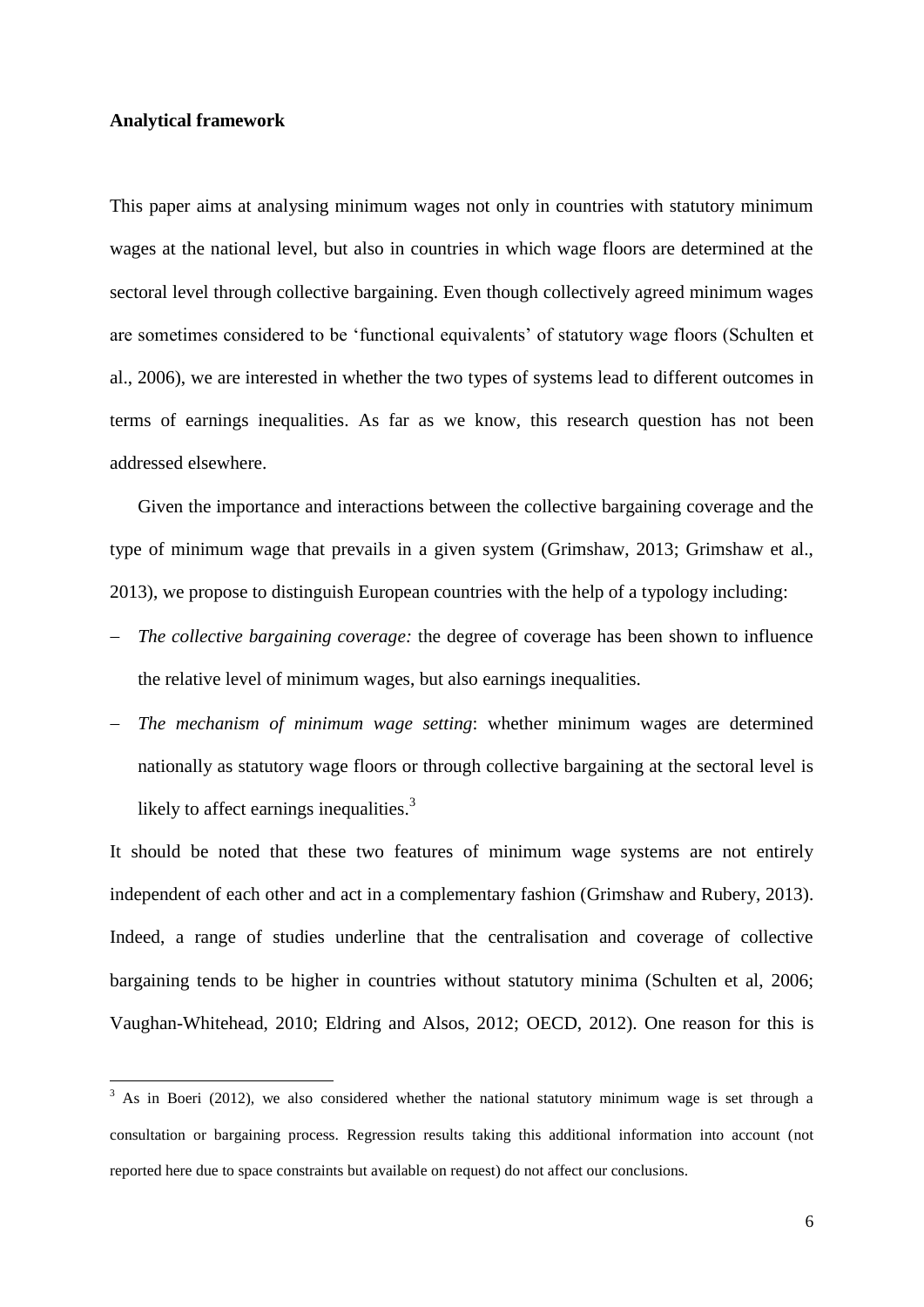that statutory minimum wages are thought to protect workers against low wages in the absence of effective protection through collective bargaining. In other words, statutory minimum wages can be the consequence of low levels of collective bargaining if policymakers see them as an instrument to protect otherwise vulnerable workers. This explanation seems to account for minimum wage policies adopted by Central and Eastern European countries where collective bargaining institutions were so weak during the transition to capitalist labour markets that almost all countries installed statutory wage floors in order to protect workers against excessive wage dumping.

A central objective of minimum wage systems is to reduce wage inequality (Grimshaw and Rubery, 2013). Yet, it is not straightforward to define precisely what is meant by 'inequality'. Therefore, three complementary aspects are examined in this paper: a) overall wage inequality, measured by the Gini index<sup>4</sup>; b) wage inequality between industries, assessed through a Theil decomposition<sup>5</sup>; and c) the effective coverage as measured by the share of people paid below the minimum wage.

How are the different features of minimum wage systems related to these outcomes? In general, one might expect that more inclusive collective bargaining systems will be associated with lower levels of inequality: the compression of the overall wage structure is thus likely to be related to the share of employments covered by collective agreements. However, if trade union representatives only bargain for the interests of covered workers and

<u>.</u>

 $4$  The Gini index measures the extent to which the distribution of wages among workers deviates from a perfectly equal distribution.

<sup>&</sup>lt;sup>5</sup> The Theil index is widely used to decompose total inequality into within- and between-group inequality. It is based on a formal similarity between distributions of probabilities and wage shares. We computed inter-sectoral Theil inequality as a share of total inequality in each country. This step is necessary given that only relative values of Theil inequality are comparable between countries. For an exposition of the Theil statistic and its axiomatic base, see Kamplemann (2009).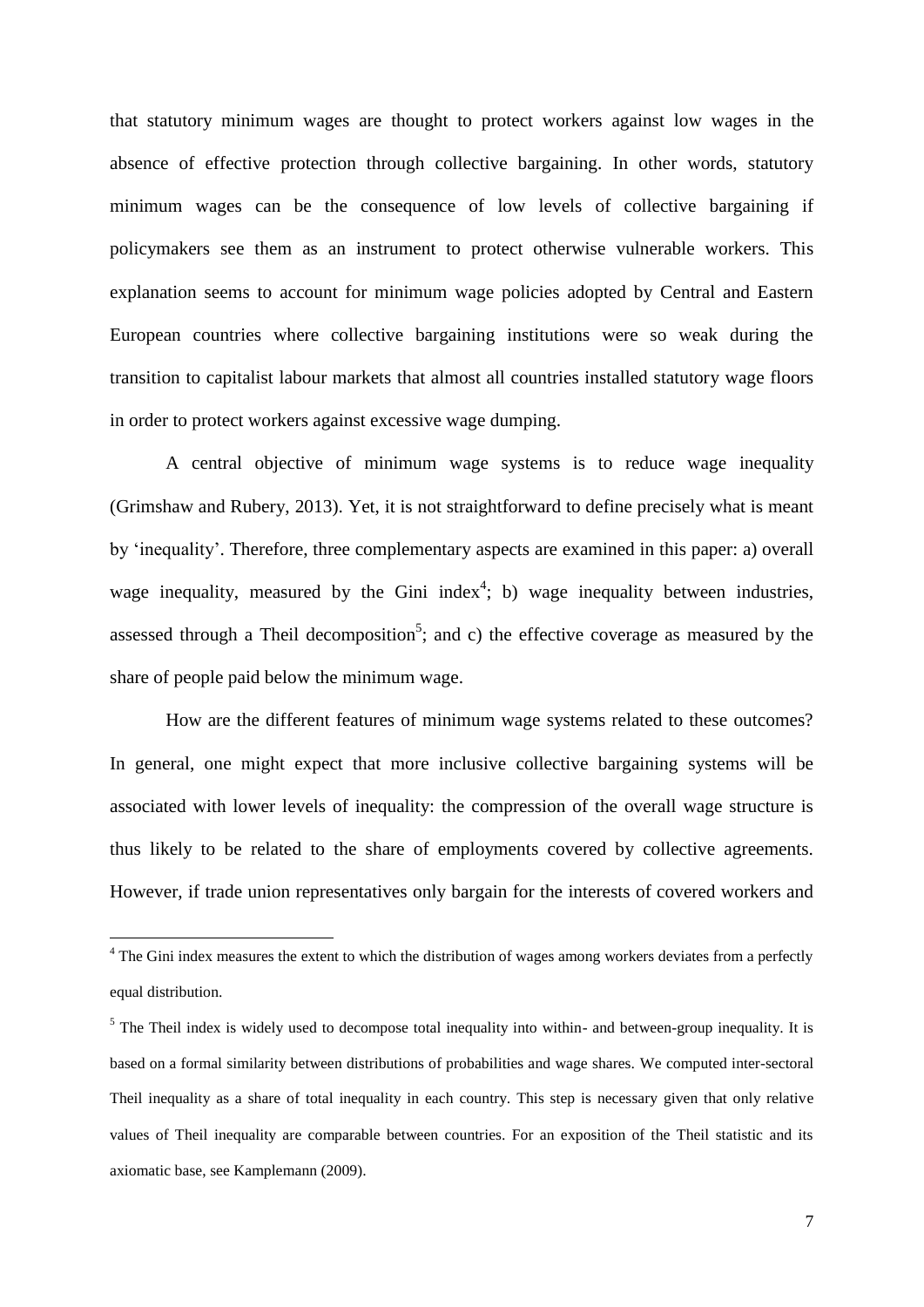are able to achieve higher wage rates for 'insiders' (covered workers) at the expense of lower rates for 'outsiders' (uncovered workers), the overall effect might be higher inequality. In particular, low levels of coverage might incite union leaders not to take outsider interests into account, which could lead to higher levels of wage inequality in the lower tail of the wage distribution. Even relatively stable and effective systems like the Austrian model, where obligatory membership in the Economic Chambers obliges all employers to adhere to collective bargaining agreements, leaves more and more groups of the labour force uncovered, in particular new kinds of self-employed individuals (Hermann, 2006). If many workers are not covered, then minimum wages can increase inequality and strengthen the divide between "insiders" and "outsiders".

As regards the mechanism of minimum wage setting, it appears reasonable to assume that wage inequalities are smaller in the presence of a national minimum wage than when wage floors are bargained at the sectoral level (cf. Grimshaw and Rubery, 2013). Indeed, the former mechanism is more likely to reduce wage dispersion in the lower tail of the distribution provided that non-compliance is limited. This idea is largely supported by the empirical literature on statutory minimum wages (Brown, 1999; Di Nardo *et al.*, 1996; Lee, 1999; Autor *et al.*, 2010). The consequences for lower-tail inequality of the two types of systems can easily be illustrated graphically. Comparing the examples of Finland and the United Kingdom in 2009, the lower tail of the Finnish wage distribution shown in Figure 1 displays some dispersion around the red lines representing sectoral minimum wages; this contrasts with the clean cut induced by the national minimum wage in the UK's wage distribution shown in Figure 2.

[Take in Figures 1 and 2]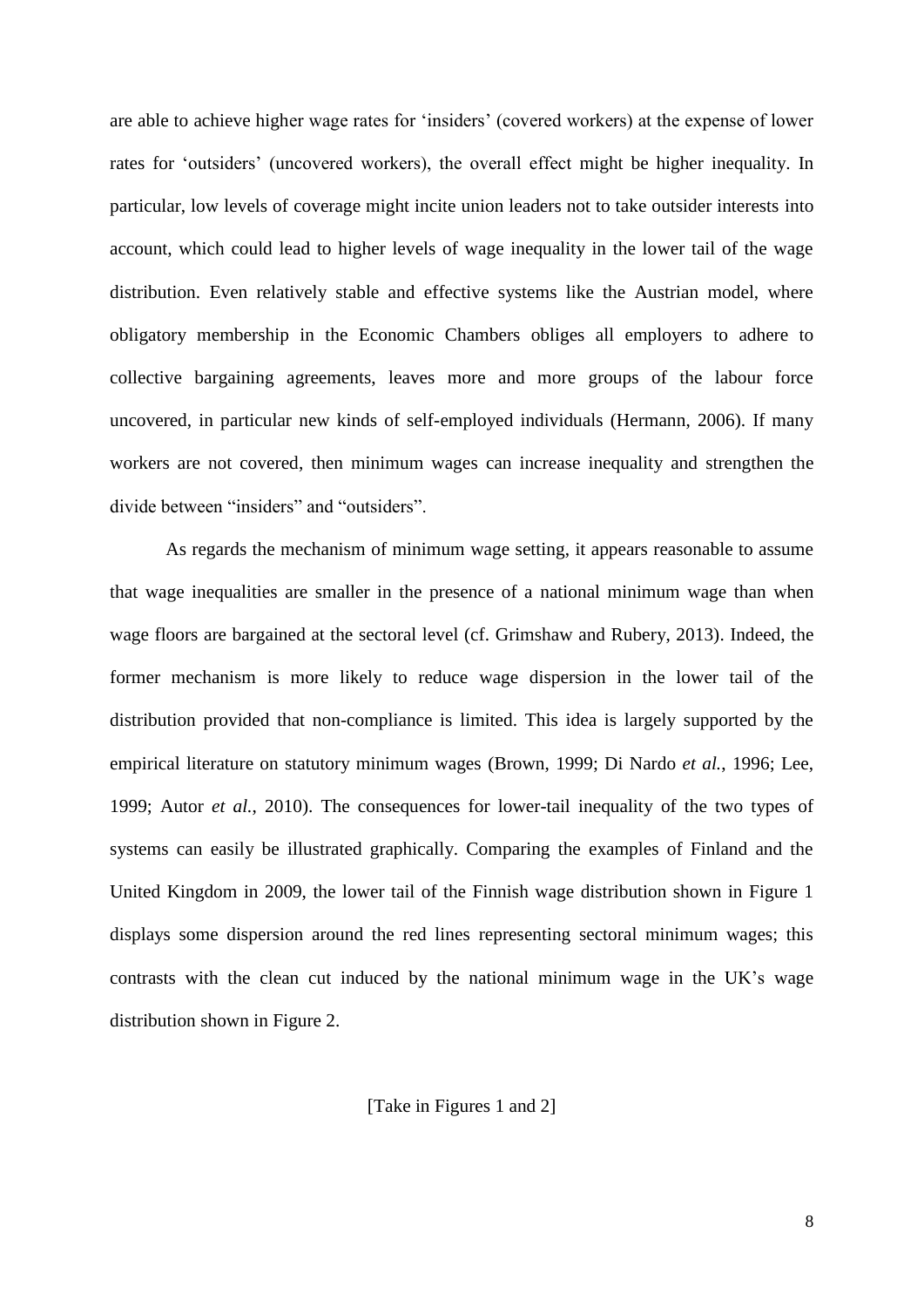Since a national minimum wage is by definition the same for all workers whatever their sectoral affiliation, inter-industry wage inequality is also expected to be lower in the presence of a national statutory minimum. This idea is supported by Hermann (2005) who argues that the Austrian system of sectoral-level agreements leads to considerable wage inequality between sectors, an outcome that is qualified as a "grave disadvantage of the existing system".

Finally, one might assume that the share of workers paid below prevailing minima will be lower in countries with statutory minimum wages as in this case wage floors are set by law and information on their levels is probably more easily available to both employers and workers. In addition, it appears reasonable to hypothesize that higher collective bargaining coverage will lead to fewer workers paid below existing floors, especially in systems where the latter are bargained at the sectoral level (Grimshaw et al., 2013).

#### [Take in Table 1]

Table 1 summarises the diversity of European countries (included in our sample) with respect their collective bargaining coverage and minimum wage setting arrangements. The empty square in the upper left corner suggests that all countries provide at least some level of protection against low pay (through the existence of a national statutory minimum wage or at least a medium bargaining coverage). Eleven of the 18 countries in our sample are classified into one of the two squares associated with potentially equivalent levels of protection: Latvia, the United Kingdom, Ireland, Bulgaria, Estonia, Hungary, Portugal and Poland have a statutory minimum wage but low levels of collective bargaining coverage; Austria, Finland, Denmark and Italy have no statutory minima but high coverage. Belgium and France appear to be associated with dual protection, although in practice the French system probably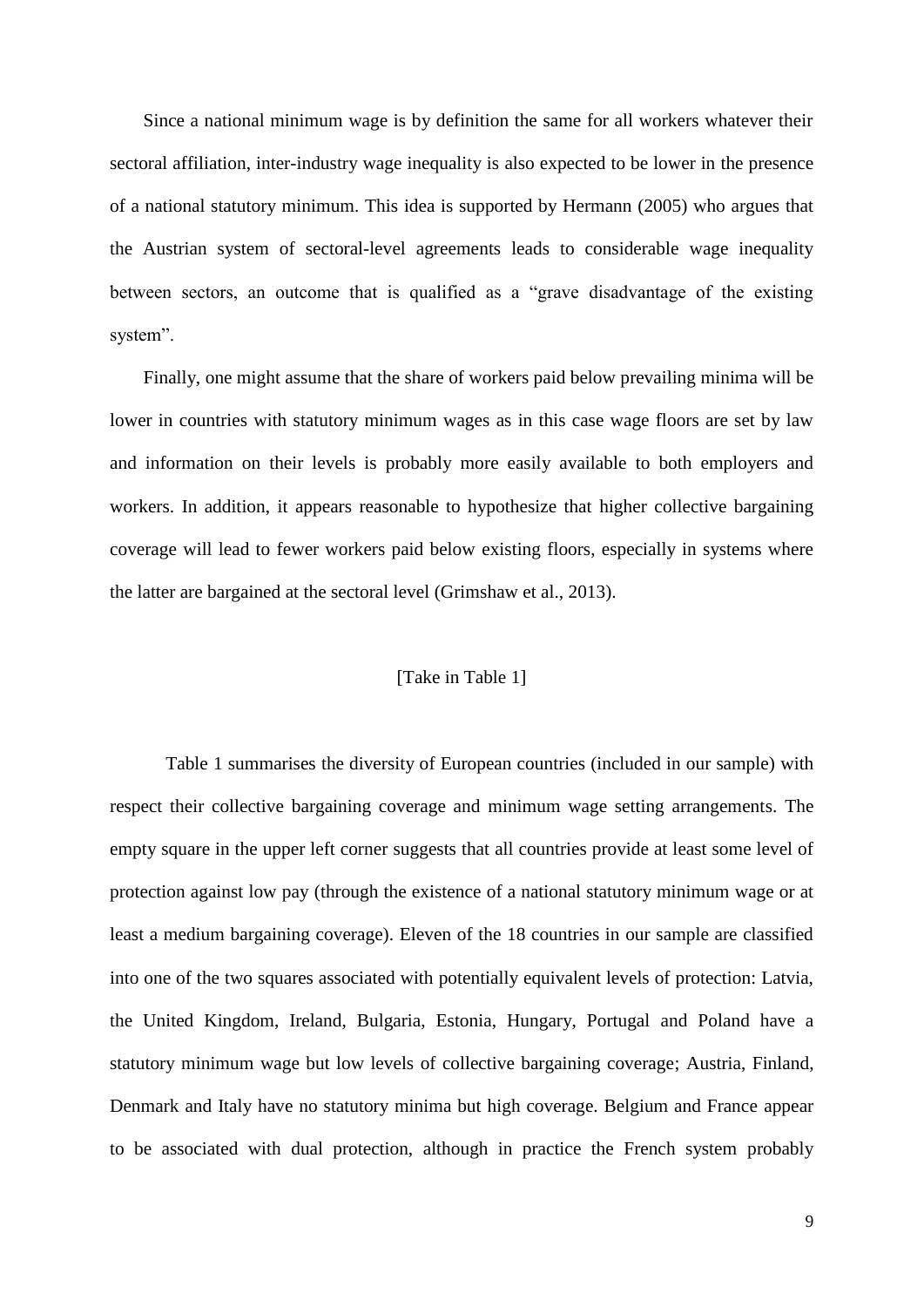provides no more protection that the two groups with potentially equivalent protection given that sectoral-level agreements often contain minimum rates that are actually below statutory wages (Gautié, 2010; Eldring and Alsos, 2012). The three remaining countries occupy intermediate positions: Romania and Greece arguably may provide somewhat stronger protection than the majority of countries with statutory minimum wages due to their relatively high levels of bargaining coverage. Conversely, the low coverage rates in Cyprus and Germany could mean that their minimum wage systems provide lower levels of protection compared to the other countries without statutory minimum wages. The weak position of the German minimum wage system in our table most likely reflects the ongoing debate on the introduction of a national minimum wage in this country and also illustrates why this debate may be livelier in Germany than in most other European countries.

#### **Data**

Our study is based on the combination of harmonized micro-data from household surveys; data on national statutory minimum wages and coverage rates; and hand-collected information on minimum rates from more than 1,100 sectoral-level agreements across Europe.

The representative micro-level data stem from the harmonized survey of European Statistics on Income and Living Conditions (EU-SILC). For the 18 countries in our sample, we used the available waves collected in 2008, 2009 and 2010 containing information on income variables for the years 2007-2009. The EU-SILC contains detailed information on job characteristics such as earnings, employment type and employer characteristics. On average, the micro-level information in our sample is based on 6,792 individual observations per country and year (see Appendix 1).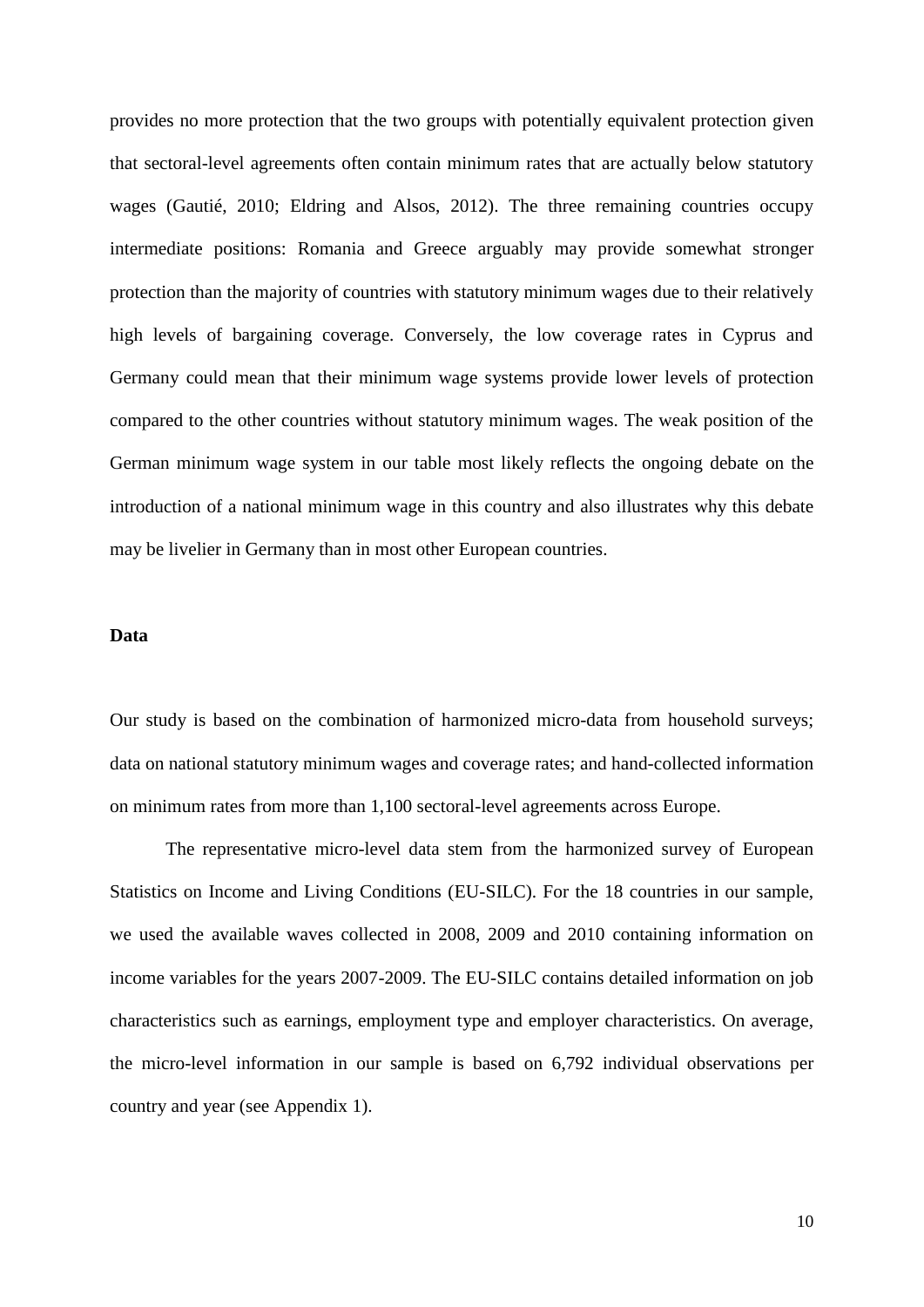The earnings variable used in the regression analysis is gross hourly wages. The latter have been calculated at the individual level by dividing gross monthly earnings – i.e. monthly wages before the deduction of taxes and including social contributions paid by the employee – by the work hours the individual declared for the corresponding income period. We calculated this variable for all workers in the EU-SILC except for individuals who stated to be selfemployed; our analysis therefore includes individuals working part-time and all salaried employments. This is slightly different from other studies on minimum wages looking only at full-time workers or exclusively focusing on individuals paid hourly wages as opposed to monthly salaries (Schulten, 2006; Vaughan-Whitehead, 2010, Bureau of Labor Statistics, 2012).

Eleven countries in our sample have statutory minimum wages. For all countries, information on the level and evolution of these minima has been collected from the March 2012 edition of the *WSI Mindestlohndatenbank*<sup>6</sup>. The minimum rates have been collected and converted into euro amounts for all years with available EU-SILC microdata.

In light of the institutional set-up of the seven countries in our sample that do not have a national statutory minimum wage (Austria, Belgium<sup>7</sup>, Cyprus<sup>8</sup>, Denmark, Finland, Germany, and Italy), access to minimum wage data for these countries is considerably more problematic. Indeed, this information had to be hand-collected from sectoral-level collective

1

<sup>8</sup> Cyprus is a special case in that the minimum wage is not defined at the sectoral but at the occupational level. For the period under analysis a single rate applied to around 10 occupational groups in Cyprus. We used data on these rates for 2007 and 2008 taken from EIRO country reports.

 $6$  WSI data can be found at http://www.boeckler.de/wsi-tarifarchiv 7052.htm

 $<sup>7</sup>$  Belgium actually has a national minimum wage, but in addition to this statutory floor the collectively bargained</sup> minimum wages at the industry-level constitute the relevant minimum for most workers in this country. We have thus collected information on both the interprofessional and the sectoral-level minima and matched each individual to the minimum rate that corresponds to his or her profile.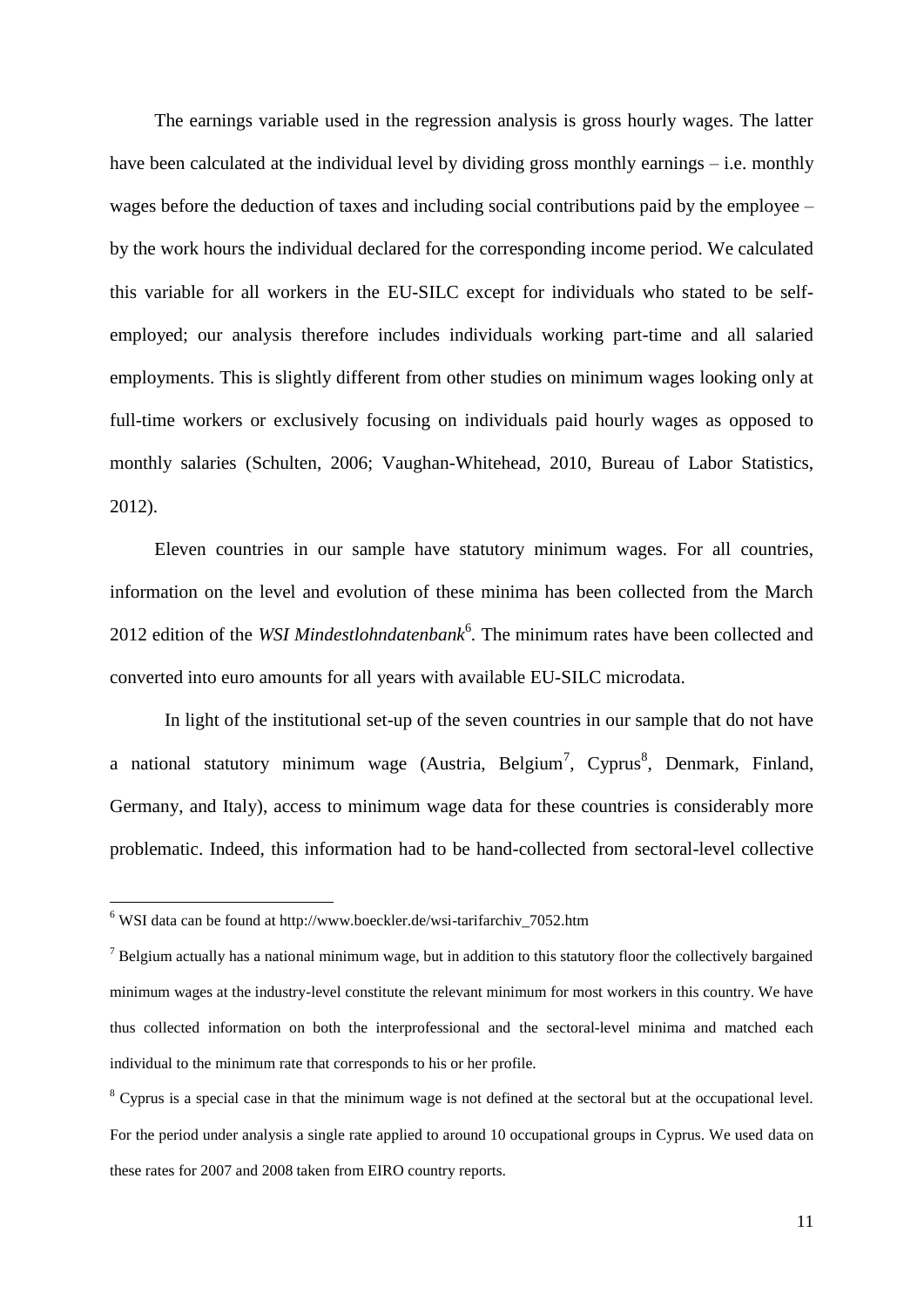bargaining agreements in each country. More precisely, we extracted from each agreement the wage assigned to the lowest category in collectively negotiated pay scales. While this definition of a sectoral minimum wage is straightforward, it should be noted that the elaborate categorisations that are found in many collective agreements render the identification of a given sectoral minimum wage relatively cumbersome. Indeed, in most agreements different pay scales co-exist: a separate pay scale is often defined for blue- and white-collar workers; specific scales are included for apprentices or young workers who enter the labour market; and even where a unique pay scale exists it is often differentiated by several variables such as occupational groups, work-post nomenclatures and seniority levels. In order to come closest to the conception of sectoral minimum wages as 'the pay rate defined for the lowest wage category', our database contains information on the pay rate of the lowest of any category that figures in all of the pay scales in a sectoral-level collective agreement, with the exception of pay scales for apprentices and young workers. In practice, in the vast majority of agreements this boils down to the pay rate that applies to workers with no seniority and who are classified in low-status occupations at the bottom of organisational hierarchies.

It should be noted that the number of sectoral-level collective agreements signed in most countries is significant. We therefore decided to collect minimum rates from a representative sample of sectoral-level collective agreements in each country and to use them to compute sectoral average minima at the NACE one-digit level. We notably extracted minimum rates from around 325 sectoral-level collective agreements from Austria (referring to wages in 2009); 150 from Belgium (wages in 2007); 105 from Denmark (wages in 2007, 2008 and 2009); 210 from Finland (wages in 2007, 2008 and 2009); 80 from Germany (wages in 2007); and 240 from Italy (wages in 2007, 2008 and 2009). In order to ensure the representativity of the sectoral-level minima in the final dataset, the calculation of average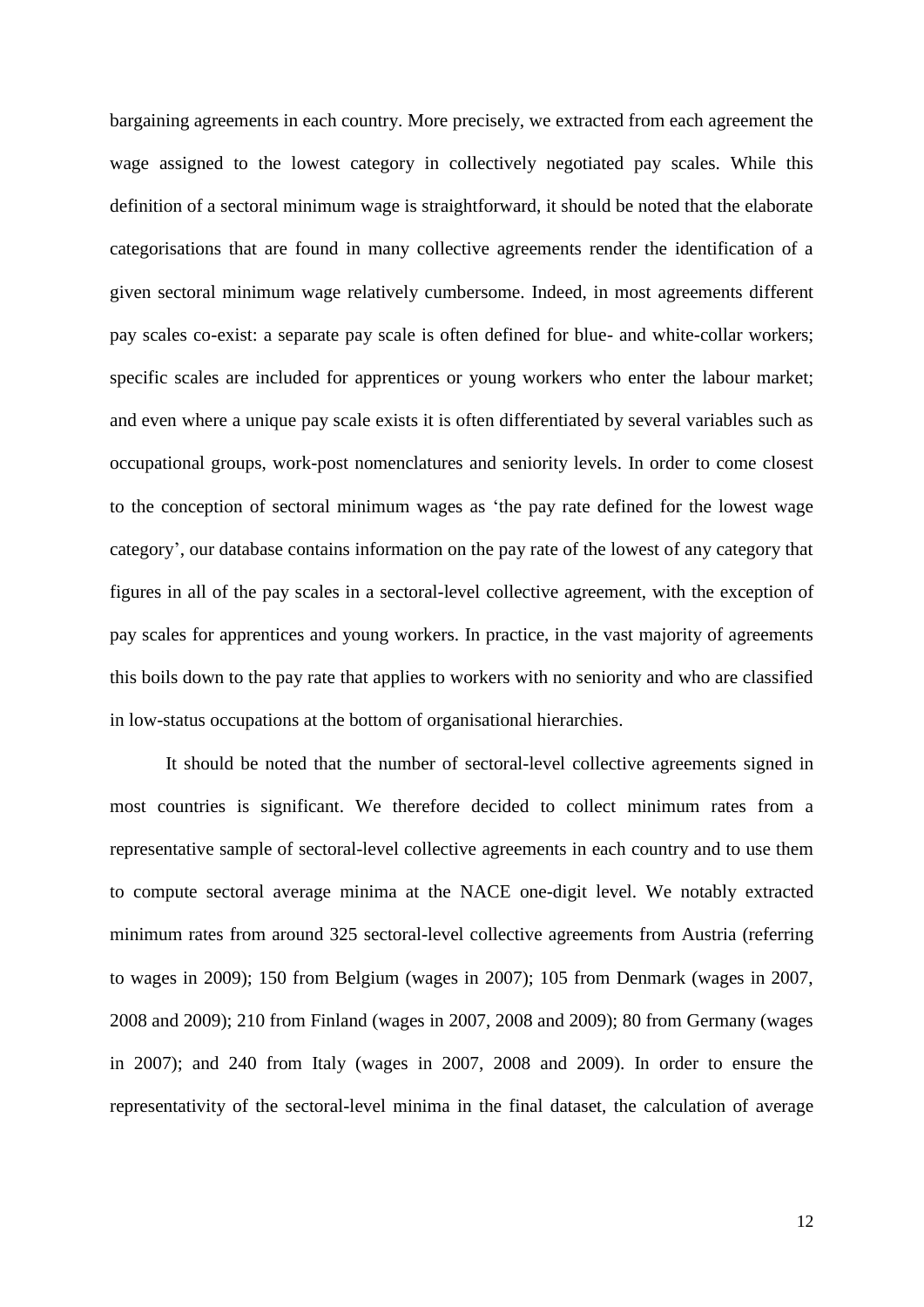minimum rates at the NACE one-digit level takes into account the relative employment shares of the sampled sectors.

The information on collective bargaining coverage has been taken from Jelle Visser's  $(2011)$  ICTWSS data<sup>9</sup>, a standard reference in the literature on labour market institutions. We have used ICTWSS data corresponding to all 44 country-year observations in our sample, although it should be noted that the relative stability of coverage rates (or data on coverage rates) means that the temporal variability of this variable is low in most countries. The collective bargaining coverage is 29 percentage points higher in the sample of countries in which minimum wages are determined through collective bargaining at the sectoral level, reflecting a well-known relationship we already mentioned above (see Appendix 1).<sup>10</sup>

In all, our database contains 44 country-year observations (31 for countries with a statutory minimum wage and 13 for countries without) covering the period 2007-2009. Detailed descriptive statistics by country can be found in Appendix 1.

#### **Results**

1

We estimate the following model:

 $Y_{c,t} = \alpha + \beta_1 NMW_c + \beta_2 CBC_{c,t} + \beta_3 (NMW * CBC)_{c,t} + \beta_4 Kaitz \ index_{c,t} + X_{c,t} \delta + \tau_t + \varepsilon_{c,t}$ (1)

<sup>9</sup> ICTWSS data can be found at http://www.uva-aias.net/208

 $10$  Even if coverage and statutory floors may be historically related, over short time periods they can arguably be treated as being independent since it is costly and politically difficult to switch from one system to another. This short-run exogeneity is relevant for this study because the regressions presented in this section include both the coverage rate and the existence of a national minimum rate as explanatory variables and the potential bias of any long-run interdependence between the two is reduced since we have only a short time period (2007-2009).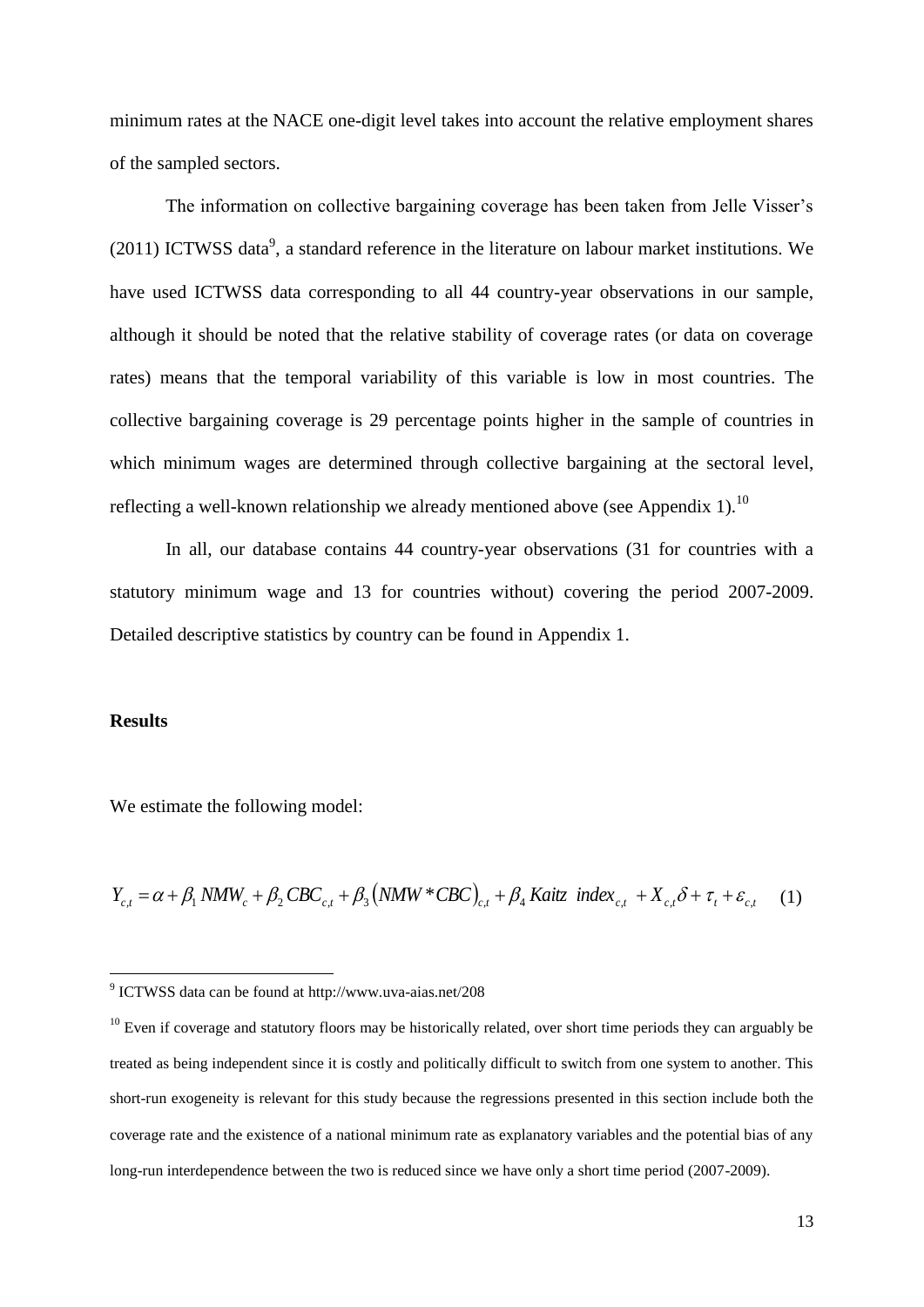where the dependent variable denotes respectively the Gini index (overall wage inequality), the between-group Theil index (inter-industry wage inequality), and the share of people earning less than 75% of the corresponding minimum wage (at the national or NACE onedigit level) in country *c* and year *t*. *MWS* is a dummy variable equal to 1 if the country has a statutory minimum wage and 0 otherwise.<sup>11</sup> CBC measures the collective bargaining coverage. The interaction between *NMW* and *CBC* enables to test whether, as hypothesized, the collective bargaining coverage has a stronger negative impact on wage inequality in countries with sectoral wage floors. The Kaitz index is defined as the ratio of the minimum wage to the median wage of the working population.<sup>12</sup> It reflects the 'bite' of the minimum wage: small values indicate that the floor is a long way from the centre of the earnings distribution and its impact therefore potentially low; conversely, a high Kaitz index reveals that the minimum wage is close to the centre of the distribution and that it potentially affects a larger number of employees. *Ceteris paribus*, we thus expect wage inequality indicators to depend negatively on the Kaitz index. *X* is a vector of control variables, i.e. of time-varying country-specific characteristics. The latter include information (taken from the EU-SILC data) on shares of workers by occupation (3 categories), education (3 categories) and sex. τ denotes year dummies that control for business cycle effects.  $\varepsilon$  is the usual error term.

<u>.</u>

 $11$  No country in our sample switched from a national- to a sectoral-level minimum wage (nor vice versa) over the period under investigation.

 $12$  In the case of countries in which wage floors are determined at the sectoral level, both the numerator and denominator of the Kaitz index include sectoral-level information.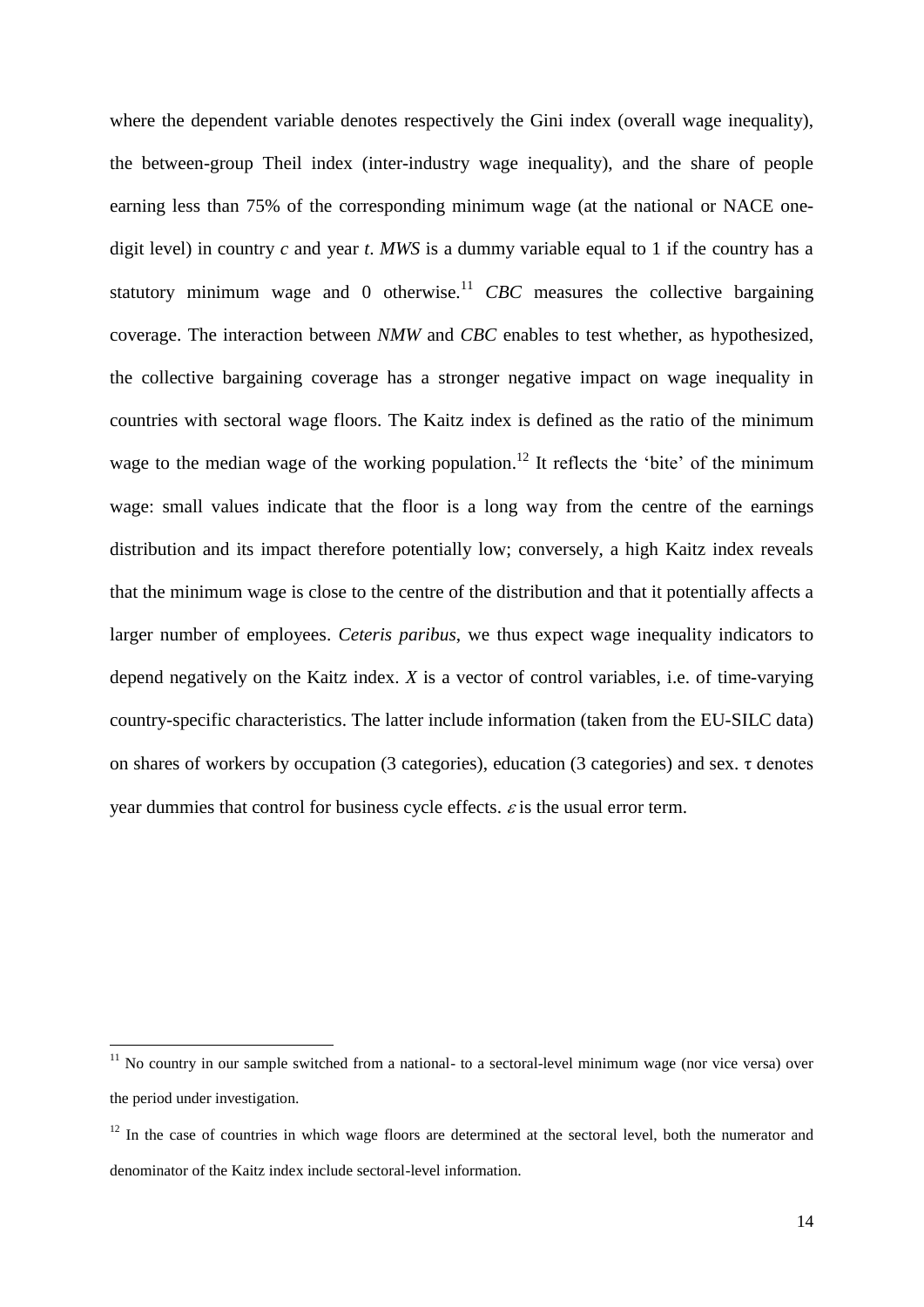Table 2 shows pooled OLS results of the estimation of equation (1) with the Gini index (overall wage inequality) as dependent variable. Models 1 to 5 report regression coefficients for our main variables of interest when moving progressively from a parsimonious to a more complete specification. Standard errors are robust to heteroscedasticity and autocorrelation.

#### [Take in Table 2]

The presence of a national minimum wage (NMW) and the collective bargaining coverage (CBC) variable are systematically significant. The interaction effect between the CBC and the presence of a NMW, reported in Models 3-5, is also highly significant. In the most complete specifications (the last three models), the coefficient on NMW stands at -0.10, which means that overall wage inequality is approximately 10 points of percentage smaller in countries with a statutory minimum wage. Moreover, estimates suggest that the Gini index decreases on average by 2.3 percentage points following a 10 percentage points increase in the CBC. However, in countries with statutory minima the impact of the CBC on wage inequality is found to be much more limited. Indeed, the interaction effect between the CBC and the presence of a NMW almost entirely offsets the coefficient associated to the CBC. According to Model 5, a 10 percentage points increase in the CBC decreases wage inequality by only 0.4 percentage points in countries with statutory minima. As expected, we also find that wage inequality is lower in countries in which the minimum wage is closer to the centre of the overall wage distribution. Indeed, Model 4 indicates that a 10 percentage points increase in the Kaitz index decreases wage inequality on average by 1.3 points of percentage. Model 5 shows, in addition, that the relationship between these variables is quadratic.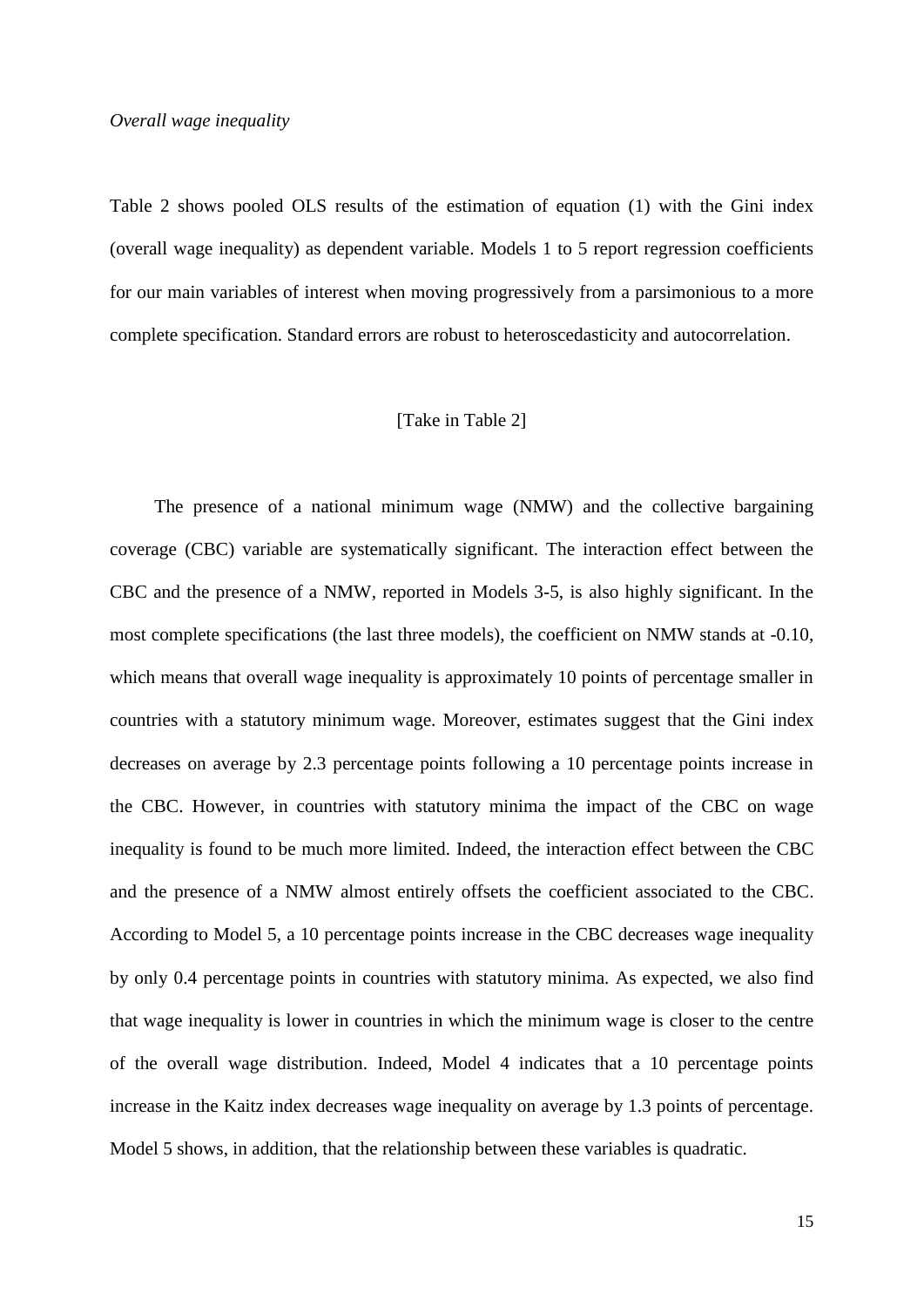#### [Take in Table 3]

Table 3 reports pooled OLS estimates of equation (1) with the between-group Theil index (inter-industry wage inequality) as dependent variable. Regression results suggest that both the presence of a NMW and the CBC rate are negatively correlated with inter-industry wage inequality. In Models 3-5, inter-industry wage inequality is found to be between 1.2 and 1.6 percentage points smaller in countries with a statutory minimum wage. Moreover, estimates show that a 10 percentage points increase in the CBC decreases the inequality between sectors by around 2 percentage points. Yet, results of Model 5 suggest that the CBC has little impact on inter-industry wage inequality in countries with statutory minima. Indeed, the coefficient associated to the interaction variable between the presence of a NMW and the CBC is positive and almost equal (in absolute value) to that on the CBC. As regards the Kaitz index, it appears to have a negative and convex impact on inter-industry wage dispersion. An increase of the Kaitz index from 0.4 to 0.5, for instance, is found to decrease the Theil index by 2.7 percentage points.

#### *Share of workers paid below prevailing minima*

#### [Take in Table 4]

Table 4 shows regression results using as dependent variable the share of workers earning less than 75 per cent of the corresponding minima. Findings are in line with those obtained for the overall and inter-industry wage inequality. Indeed, they highlight that the incidence of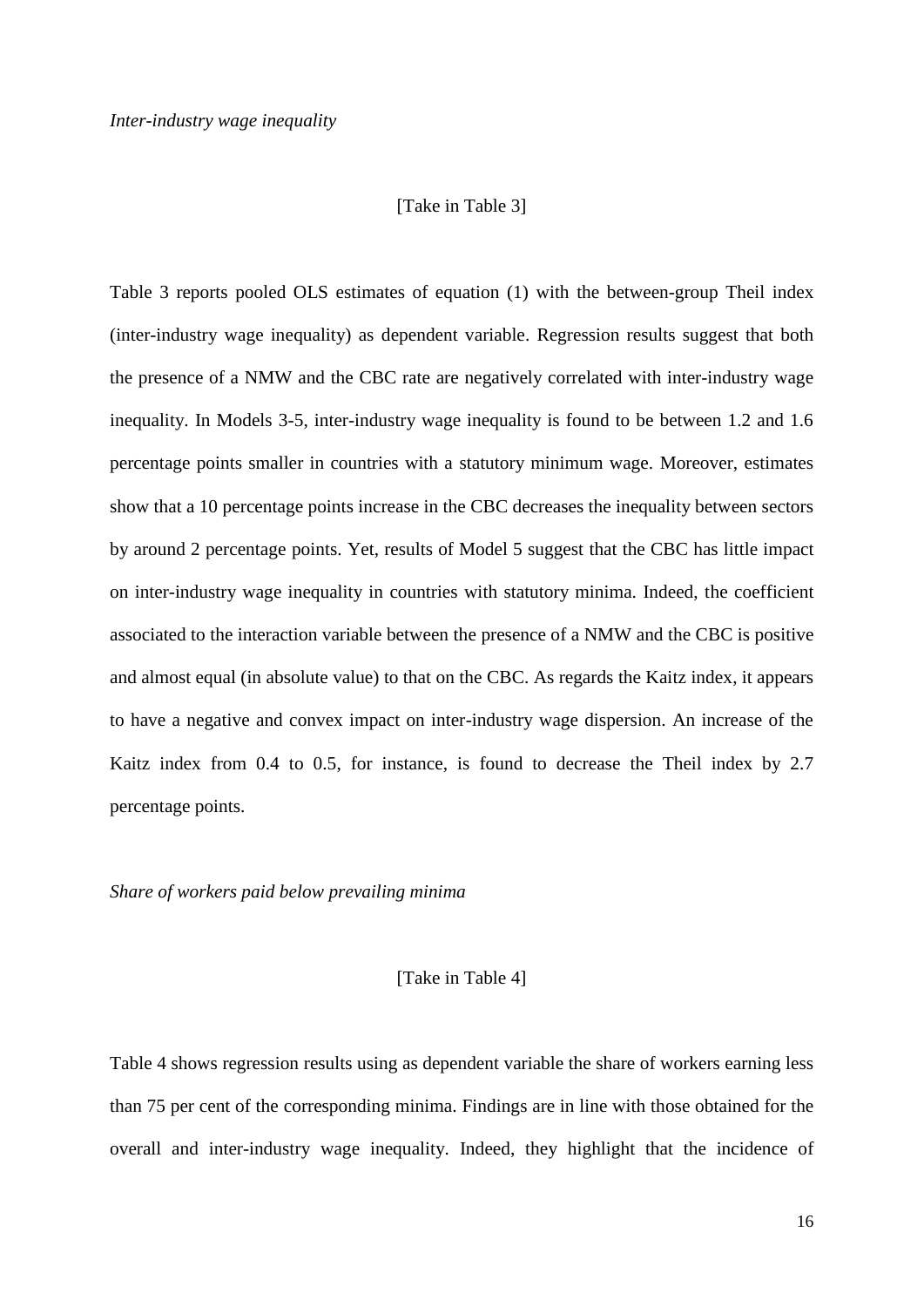workers earning less than 75 per cent of the minimum wage: i) is on average between 12 and 15 percentage points smaller in the presence of a NMW; ii) diminishes on average by around 1.6 percentage points following a 10 percentage points increase in the CBC of a country with sectoral-level minima; iii) is almost not influenced by the CBC in countries with a NMW; and iv) depends negatively (but at a decreasing rate) on the level of the Kaitz index.

#### *Robustness tests*

Findings so far suggest that both a national statutory minimum wage and, in countries with sectoral-level minima, a higher CBC are significantly associated with lower levels of (overall and inter-industry) wage inequality and a smaller fraction of workers earning less than 75 per cent of the prevailing minima. As suggested by Schulten et al. (2006), it thus appears that the combination of sectoral minimum rates and high levels of CBC can, at least for earnings inequalities, be regarded as a functional equivalent to a binding statutory minimum wage at the national level.

We now focus on what are arguably the most relevant robustness tests and examine whether our conclusions are stable. First, we check the robustness of our estimations when regressions are run without countries with outlying values or systems, or when apprentices and very young workers are excluded from the sample. Next, we use an alternative threshold to measure the proportion of individuals paid below prevailing minima.

The Italian case is particular because its sectoral Kaitz indices are particularly high and in some cases even higher than 1 (i.e. a minimum wage higher than the median) pointing to a high incidence of non-compliance or exclusion (20 percent of Italian workers are paid below the rates fixed by sectoral-level agreements). It therefore appears that the high Kaitz indices we observe for Italy (see Appendix 1) should be interpreted with caution in light that their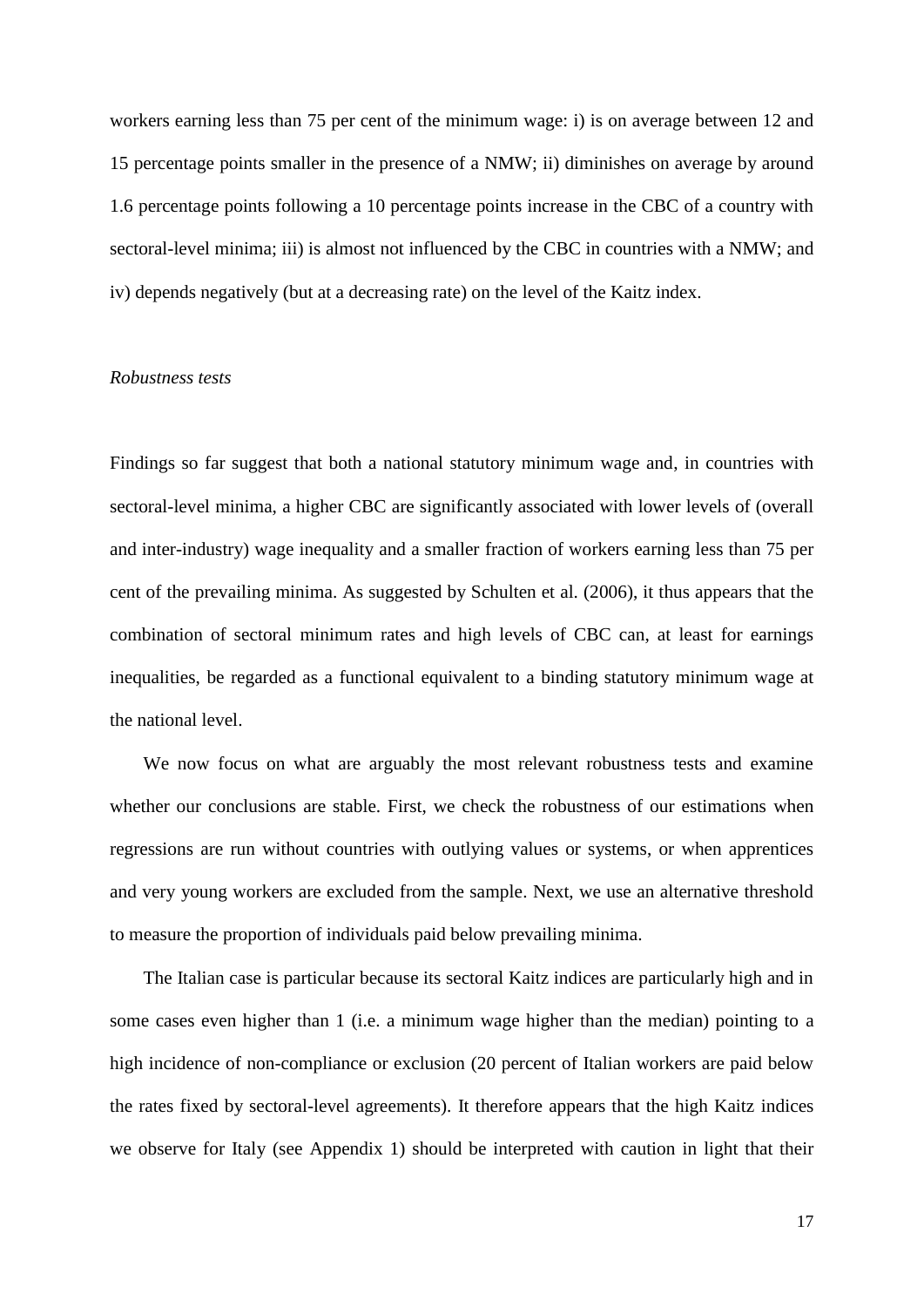effective impact is relatively small compared to all other countries in our sample. In any case, results in columns 3, 7 and 11 of Appendix 2 show that our conclusions are not affected by the exclusion of Italy.

As for Belgium, the specificity of this country's minimum wage system is that it is the only one offering effective dual protection against low wages: it combines a national statutory minimum with high levels of collective bargaining coverage and binding wage floors defined in sectoral agreements. While the French system also combines a national minimum with sectoral bargaining, the collective agreements in France often fail to increase the minima above the national level (many collective agreements include wage floors *below* the SMIC that are therefore no relevant minima). The interpretation of the Belgian figures on sectoral minima is therefore slightly different compared to other countries in our sample, a difference that makes it worthwhile to test whether our conclusions change if Belgium is dropped from the sample. Findings in columns 4, 8 and 12 of Appendix 2 show that conclusions are not affected by the exclusion of Belgium.

Many countries and sectors differentiate applicable minima according to the employment status and age of individuals. This is notably the case for apprentices and employees younger than 18 and reflect the opinion shared by many policy makers and social partners that lower rates for these groups could curb negative employment effects. The practical difficulty of identifying reduced rates for apprentices and young workers in all country- and sectoral-level minima creates a potential bias in our database. In order to examine the scope of this issue, we have rerun all regressions after excluding apprentices and workers younger than 18 years from the EU-SILC. As shown in columns 2, 6 and 10, results are not affected if apprentices and young workers are eliminated from our sample.

Finally, we test the validity of our findings relative to the share of workers paid below the prevailing wage floors. To the extent that both the earnings variable and the hours measure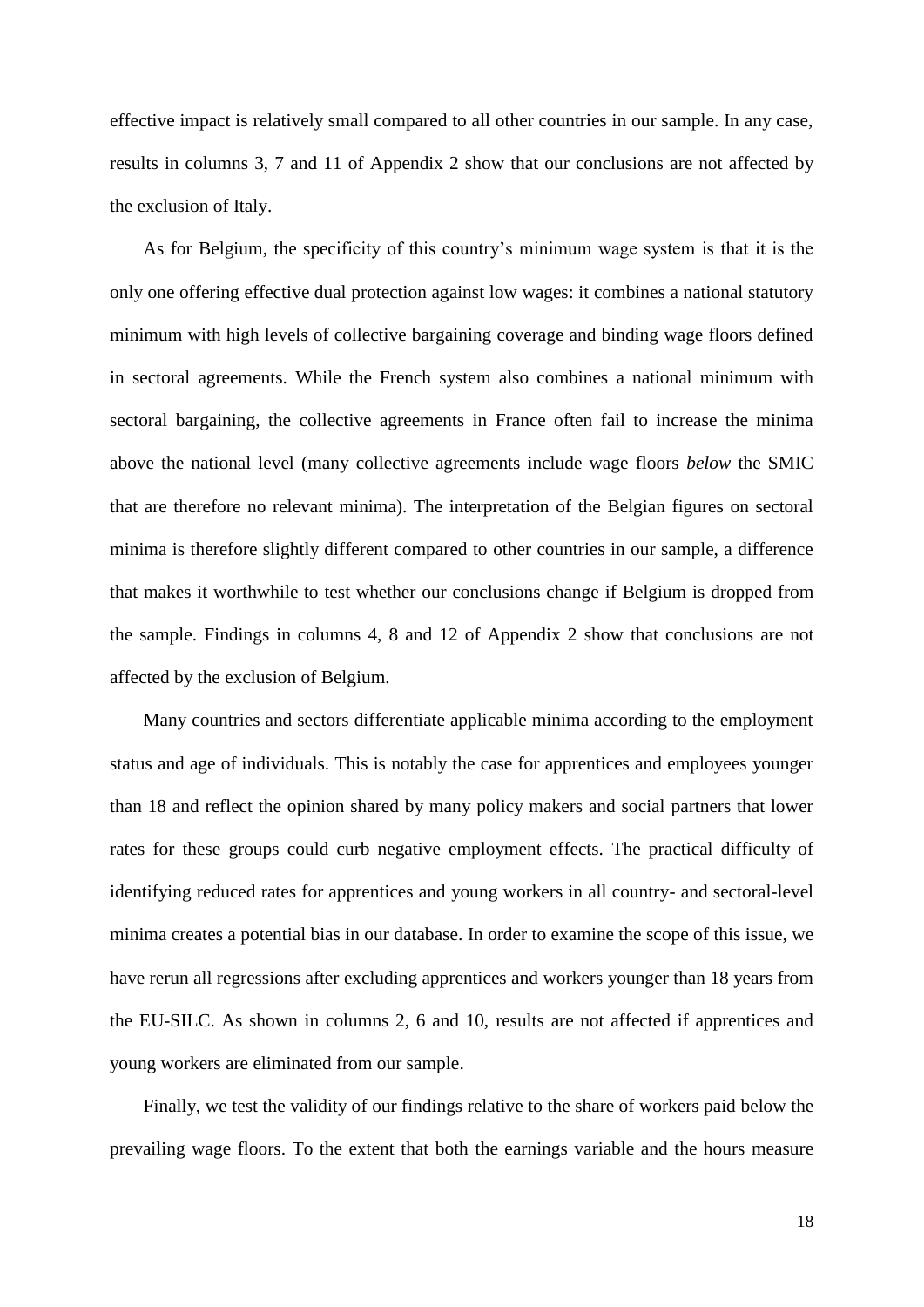are prone to measurement errors, it might be worthwhile to assess whether our results are sensitive to alternative definitions of this indicator. To address this issue, we have experimented with an alternative threshold, namely the share of workers earning less than 85 per cent of the prevailing minima. Again, the estimated coefficients, shown in Appendix 3, do not significantly differ from our baseline model.

#### **Conclusion**

Minimum wages have re-appeared on policy agendas across Europe. There are several factors that have contributed to this trend. On the one hand, in the richer EU countries the successive waves of enlargement have led to streams of low-wage immigration which are sometimes perceived as a threat to existing wage differentials. A stricter wage policy at the national or European level is seen by many as an attractive tool to curb the downward pressure on wages that is caused by low-wage immigration. On the other hand, the proportion of workers that are covered by collective agreements is dwindling in most Member States. Advocates of statutory minimum wages see them as an alternative tool that could substitute collective bargaining in protecting workers against low wages.

These developments, among others, have fuelled an ongoing debate at the European level as to whether it is desirable to implement a harmonized rate in all EU countries. We have argued that this debate lacks so far not only a framework that renders the opposing positions between different minimum wage institutions more intelligible, but the debate also lacks crucial empirical evidence as to the labour market outcomes associated with different minimum wage systems.

In this paper, we explored the link between different institutional features of minimum wage systems and earnings inequalities across European countries. To do so, we relied on the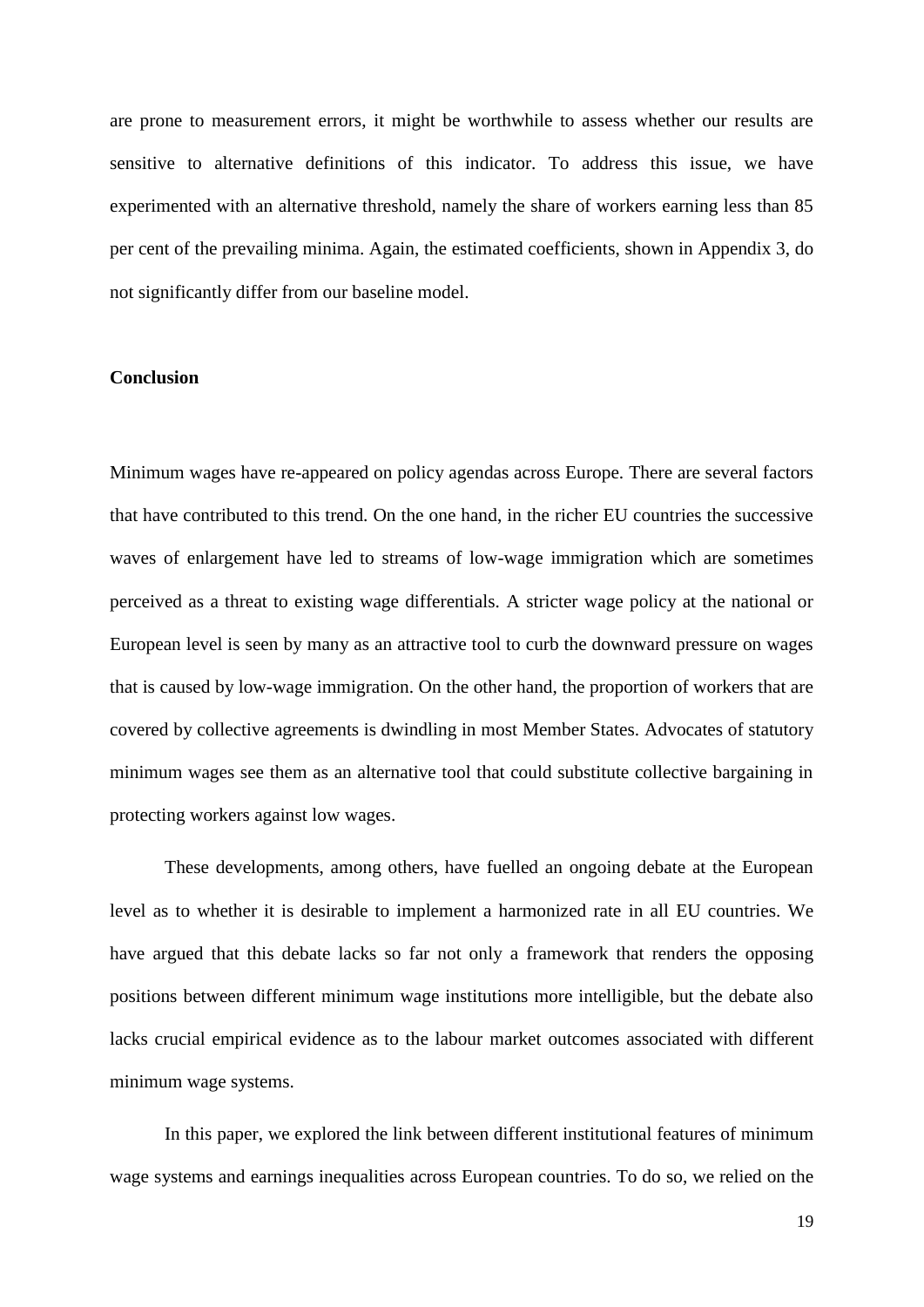combination of harmonized micro-data from household surveys, data on national statutory minimum wages and coverage rates, and hand-collected information on minimum rates from more than 1,100 sectoral-level agreements across Europe. This effort notably allowed us to assess the distributive outcomes of the minimum wage systems in Austria, Belgium, Cyprus, Denmark, Finland, Germany and Italy – all countries that are both absent from other empirical studies and among the main protagonists of the minimum wage debate at the European level. Overall, our data set covers 18 European countries over the period 2007-2009.

Our results clearly underline the importance of thinking the European debate as a choice between different minimum wage systems rather than a choice of a certain rate to be harmonized across the EU. Crucially, we are able to show empirically what many practitioners long suspected: the combination of sectoral minimum rates and high coverage of collective bargaining can, at least for earnings inequalities, be regarded as a functional equivalent to a binding statutory minimum wage at the national level. Controlling for Kaitz indices, compositional and year effects, regression results suggest indeed that both a national statutory minimum wage and, in countries with sectoral-level minima, a higher collective bargaining coverage are significantly associated with lower levels of (overall and interindustry) wage inequalities and a smaller fraction of workers paid below prevailing minima.

Our results should be interpreted with caution notably because the lack of variability in institutional variables does not allow us to apply panel data techniques. Nevertheless, they contribute to the European minimum wage debate as they provide first empirical evidence regarding the distributive outcomes of different minimum wage systems beyond the traditional division between countries with and without a national statutory minimum wage.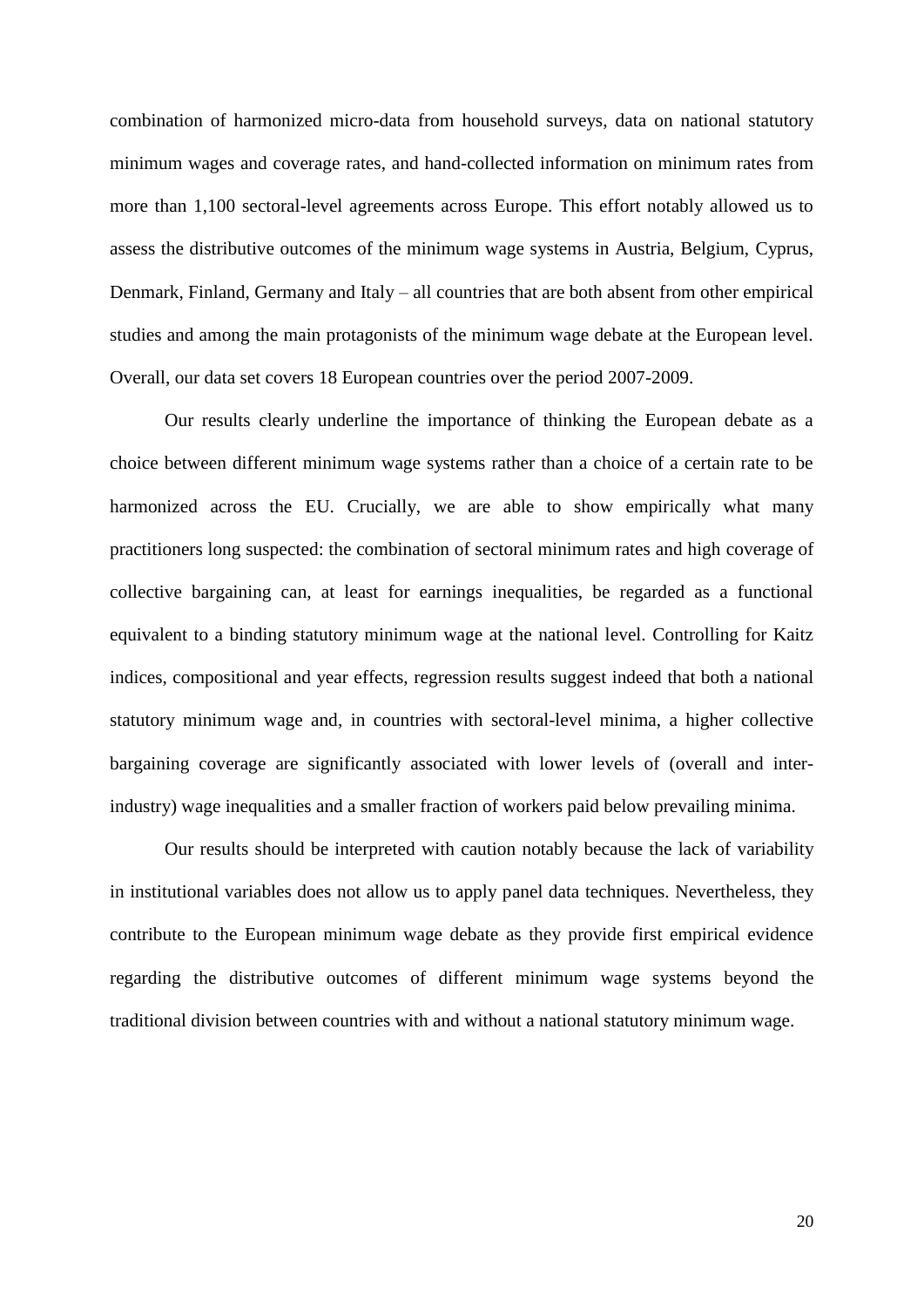#### **References**

Autor D, Manning A and Smith C (2010) The contribution of the minimum wage to US wage inequality over three decades: a reassessment. NBER Working Paper 16533, Cambridge (Ma.).



- Brown C (1999) Minimum wages, employment, and the distribution of income. In: Ashenfelter O and Card D (eds) *Taxation, Welfare and the Crisis of Unemployment in Europe*. Northampton: Edward Elgar, pp. 23–51.
- Bureau of Labor Statistics (2012) *Characteristics of Minimum Wage Workers: 2012*. Washington DC: US Department of Labor.
- Butcher T, Dickens R and Manning A (2012) Minimum wages and wage inequality: some theory and an application to the UK. CEP Discussion Paper 1177, London.
- Di Nardo J, Fortin N and Lemieux T (1996) Labor market institutions and the distribution of wages, 1973–1992: a semiparametric approach. *Econometrica* 64(5): 1001–1044.
- Eldring L and Alsos K (2012) European minimum wage: a Nordic outlook. Fafo Report 16, Oslo.
- Dube A, Lester T and Reich M (2010) Minimum wage effects across state borders: estimates using contiguous counties. *Review of Economics and Statistics* 92(4): 945–964.
- Dolado J, Kramarz F, Machin S, Manning A, Margolis D and Teulings C (1996) The economic impact of minimum wages in Europe. *Economic Policy* 23: 319–370.
- European Commission (2008), *Industrial Relations in Europe 2008*. Brussels: European Commission.
- Freeman R (1996) The minimum wage as a redistributive tool. *Economic Journal* 106(436): 639–649.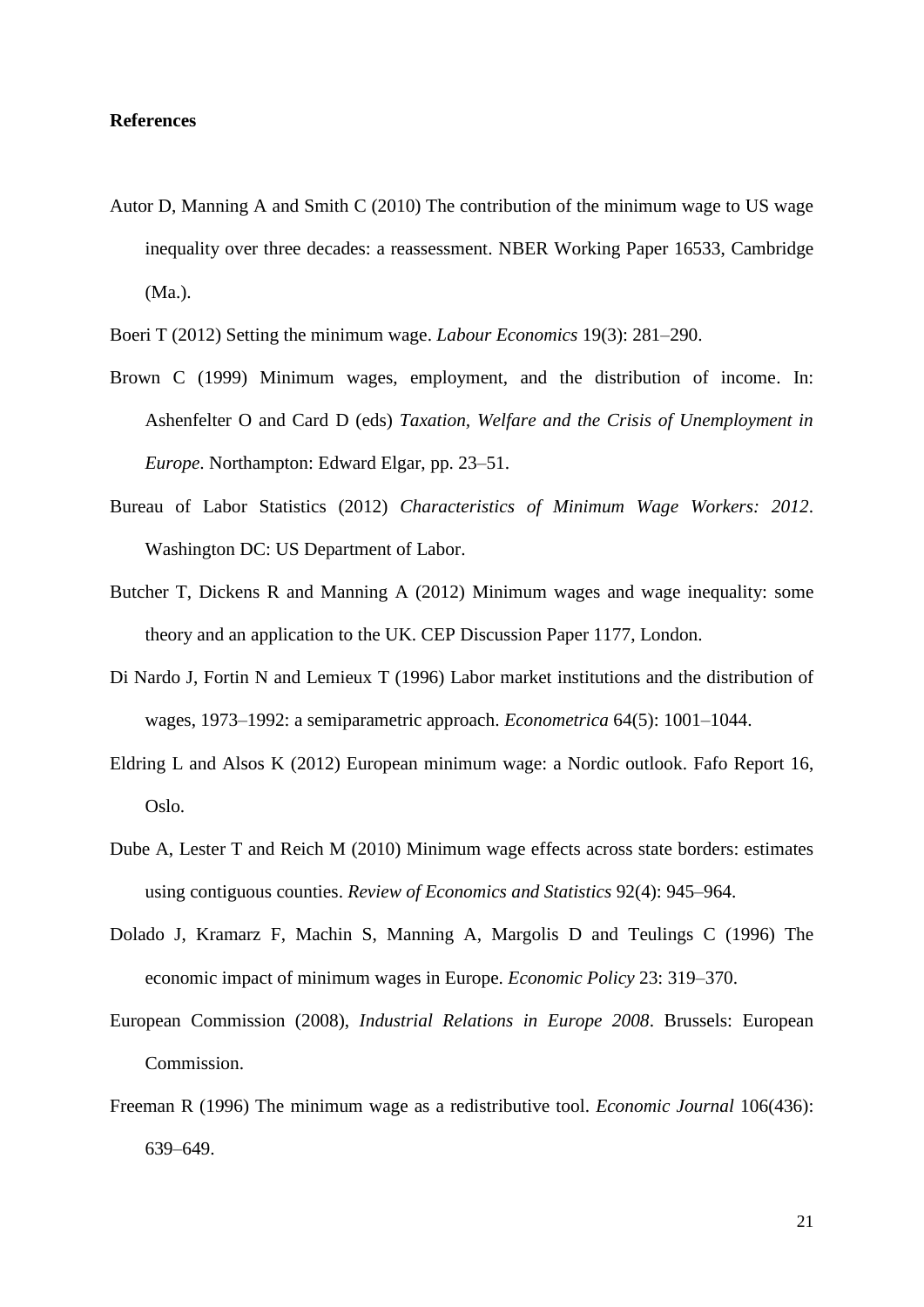- Gautié J (2010) France: towards the end of active minimum wage policy? In: Vaughan-Whitehead D. (ed.) *The Minimum Wage Revisited in the Enlarged EU*. Geneva: ILO, pp. 149–178.
- Grimshaw D (ed.) (2013) *Minimum Wages, Pay Equity, and Comparative Industrial Relations*. London: Routledge.
- Grimshaw D and Rubery J (2013) The distributive functions of a minimum wage: first and second-order pay equity effects. In: Grimshaw D (ed.) *Minimum Wages, Pay Equity, and Comparative Industrial Relations*. London: Palgrave.
- Grimshaw D, Bosch G and Rubery J (2013) Minimum wages and collective bargaining: what types of pay bargaining can foster positive pay equity outcomes? *British Journal of Industrial Relations*, forthcoming.
- Hermann C (2005) Mindestlöhne in Österreich. FORBA Schriftenreihe 4, Wien.
- Herman C (2006) Minimum wages in Austria. In: Schulten T, Bispinck R and Schäfer C (eds) *Mindeslöhne in Europa*. Hamburg: VSA-Verlag.

ILO (2010) *Global Wage Report 2010/11: Wage Policies in Times of Crisis*. Geneva: ILO.

- Kampelmann S (2009) Inequality measures as conventions: new interpretations of a classic operationalization problem. *Socio-Economic Review* 7(4): 669–694.
- Keese M (1998) Are statutory minimum wages an endangered species? In: Lucifora C and Salverda W (eds) *Policies for Low Wage Employment and Social Exclusion*. Rome: FrancoAngeli.
- Lee D (1999) Wage inequality in the United States during the 1980s: rising dispersion or falling minimum wage? *Quarterly Journal of Economics* 114(3): 977–1023.
- Lucifora C, McKnight A and Salverda W (2005) Low-wage employment in Europe: a review of the evidence. *Socio-Economic Review* 3(2): 259–292*.*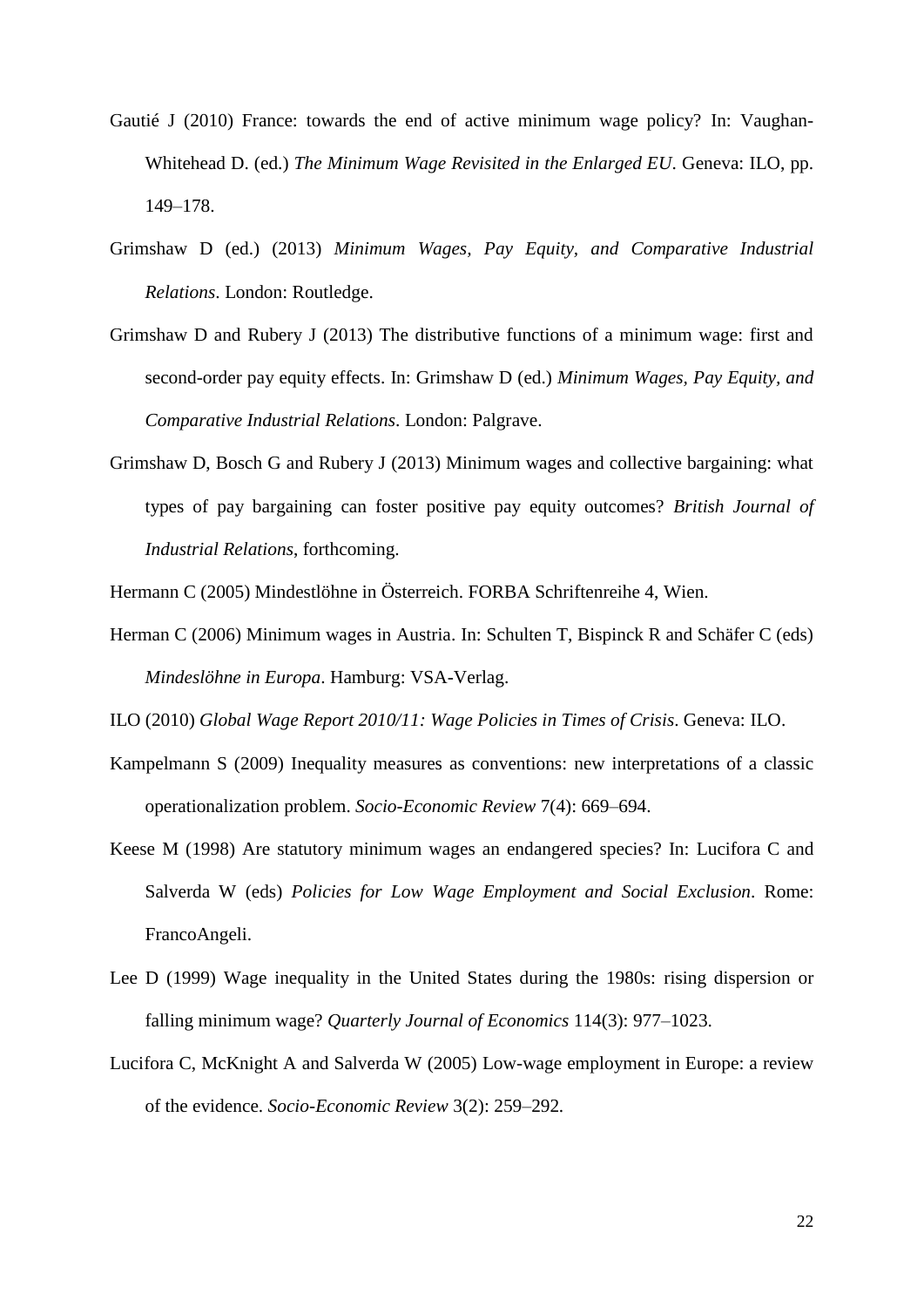Manning A (2003) The real thin theory: monopsony in modern labour markets. *Labour Economics* 10(2): 105–131.

OECD (1998) *Employment Outlook*. Paris: OECD.

OECD (2012) *Employment Outlook*. Paris: OECD.

- Rubery J (2003) Pay equity, minimum wages and equality at work. ILO Working Paper 19, Geneva.
- Schulten T, Bispinck R and Schäfer C (eds) (2006) *Mindestlöhne in Europa*. Hamburg: VSA-Verlag.
- Schulten T (2012) European minimum wage policy: a concept for wage-led growth and fair wages in Europe. *International Journal of Labour Research* 4(1): 85-103.
- Vaughan-Whitehead D (ed.) (2010) *The Minimum Wage Revisited in the Enlarged EU*. Geneva: ILO.
- Visser J (2011) ICTWSS: Database on Institutional Characteristics of Trade Unions, Wage Setting, State Intervention and Social Pacts in 34 countries between 1960 and 2007, Version 3. Amsterdam: AIAS.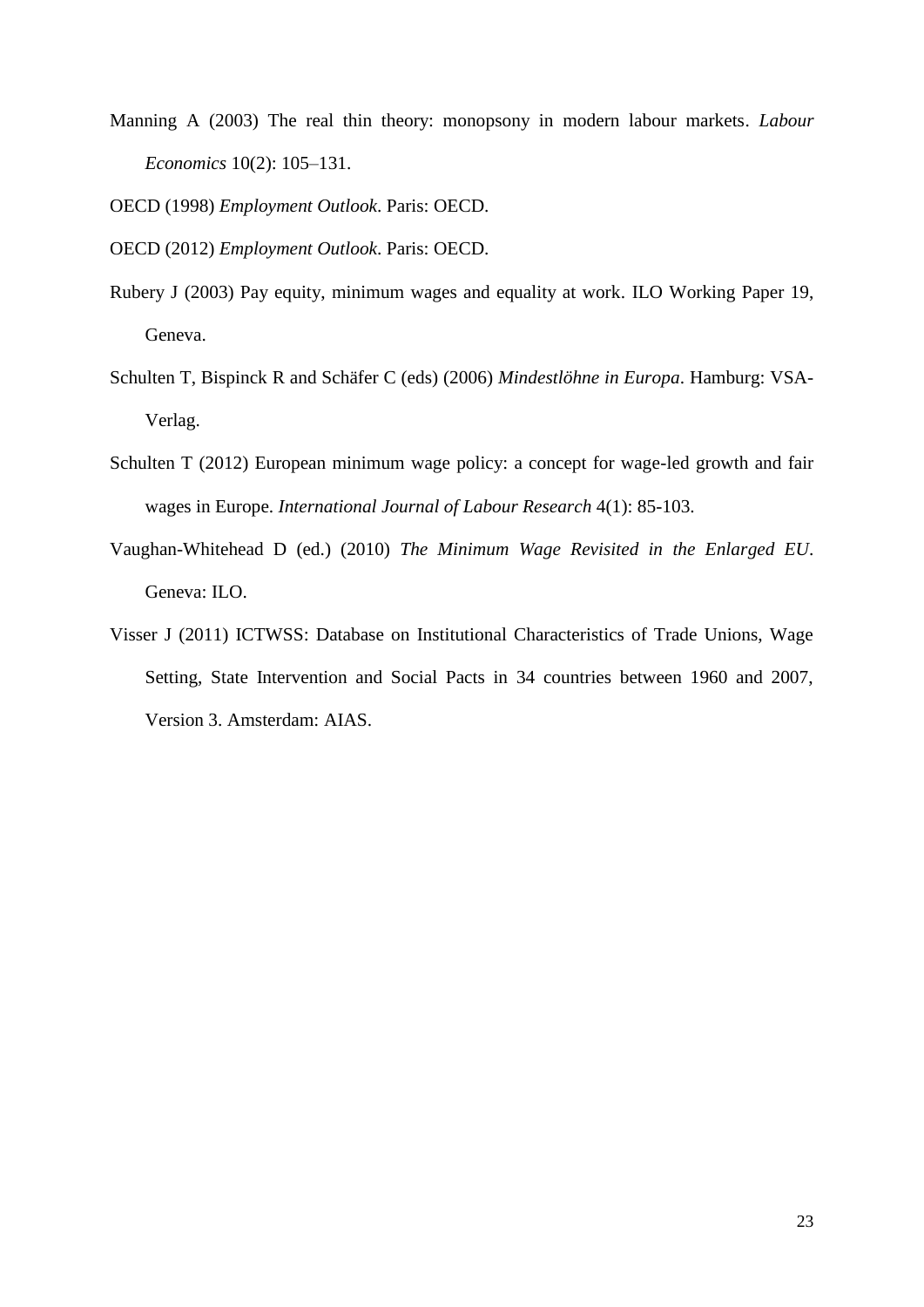

**Figure1: Wage distribution and sectoral minimum wages in Finland**

Source: FI-SILC; current 2009 euros; vertical red lines represent sectoral minima (in Helsinki for those sectors that have subminima outside Helsinki).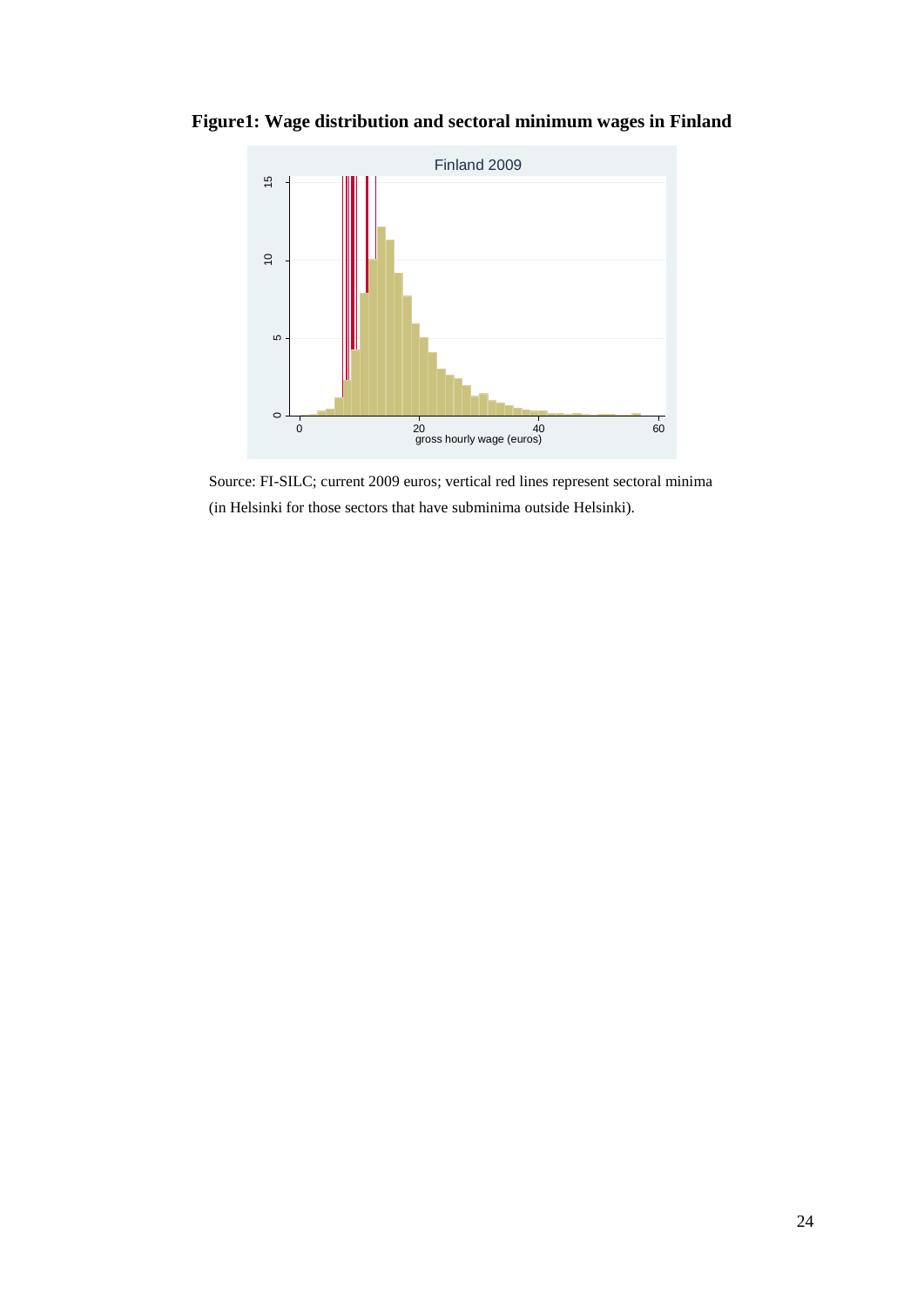**Figure 2: Wage distribution and statutory minimum wage in the United Kingdom**



Source: UK-SILC; current 2009 euros; the vertical red line represents national statutory minimum wage.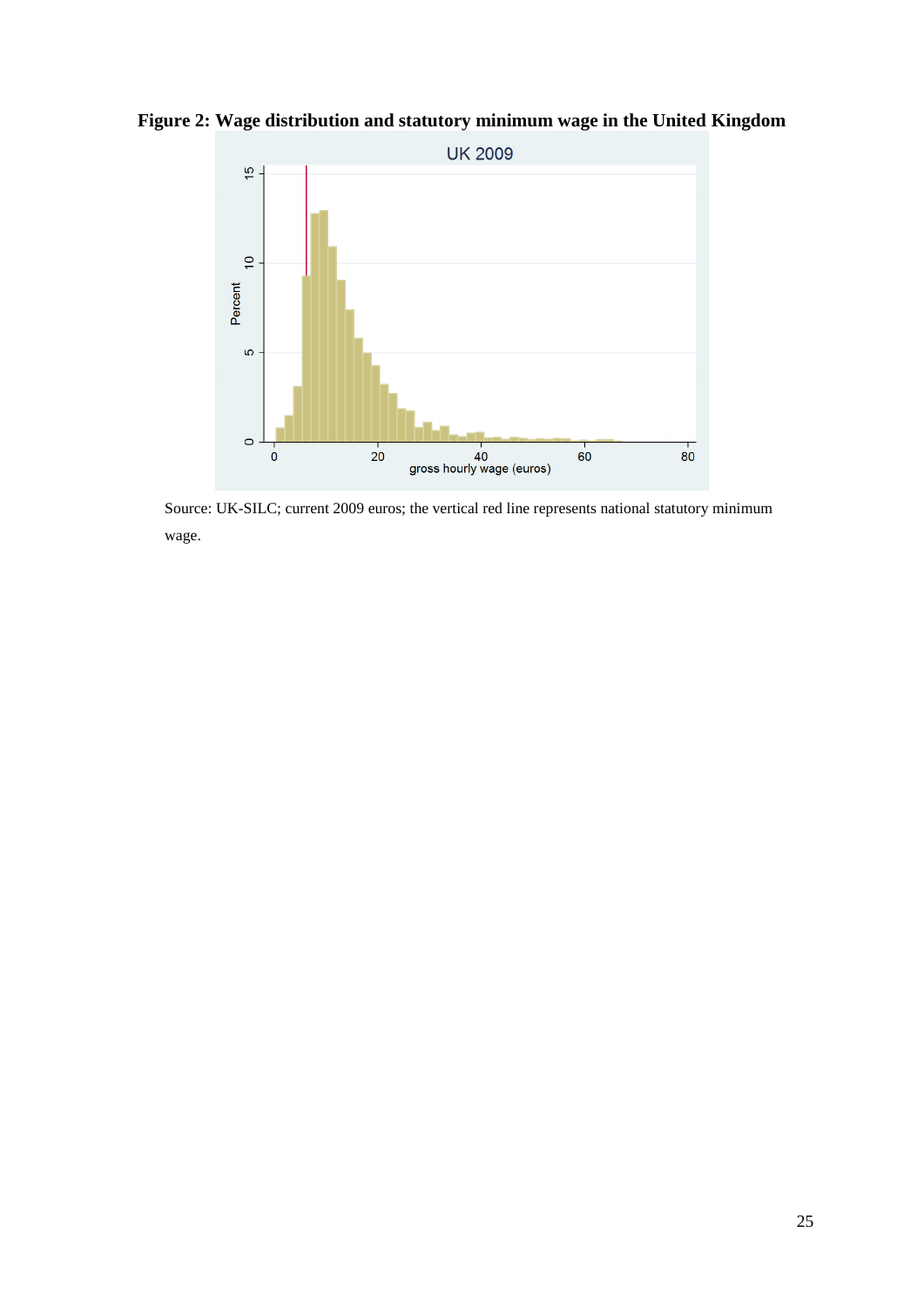|                       | Low bargaining     | Medium bargaining | High bargaining   |
|-----------------------|--------------------|-------------------|-------------------|
|                       | coverage           | coverage          | coverage          |
| Sectoral bargained MW |                    | Cyprus, Germany   | Austria, Finland, |
|                       |                    |                   | Denmark, Italy    |
|                       | Latvia, United     | Romania, Greece   | Belgium, France   |
| National statutory MW | Kingdom, Ireland,  |                   |                   |
|                       | Bulgaria, Estonia, |                   |                   |
|                       | Hungary, Portugal, |                   |                   |
|                       | Poland             |                   |                   |

**Table 1: Overview of countries according to their minimum wage (MW) systems**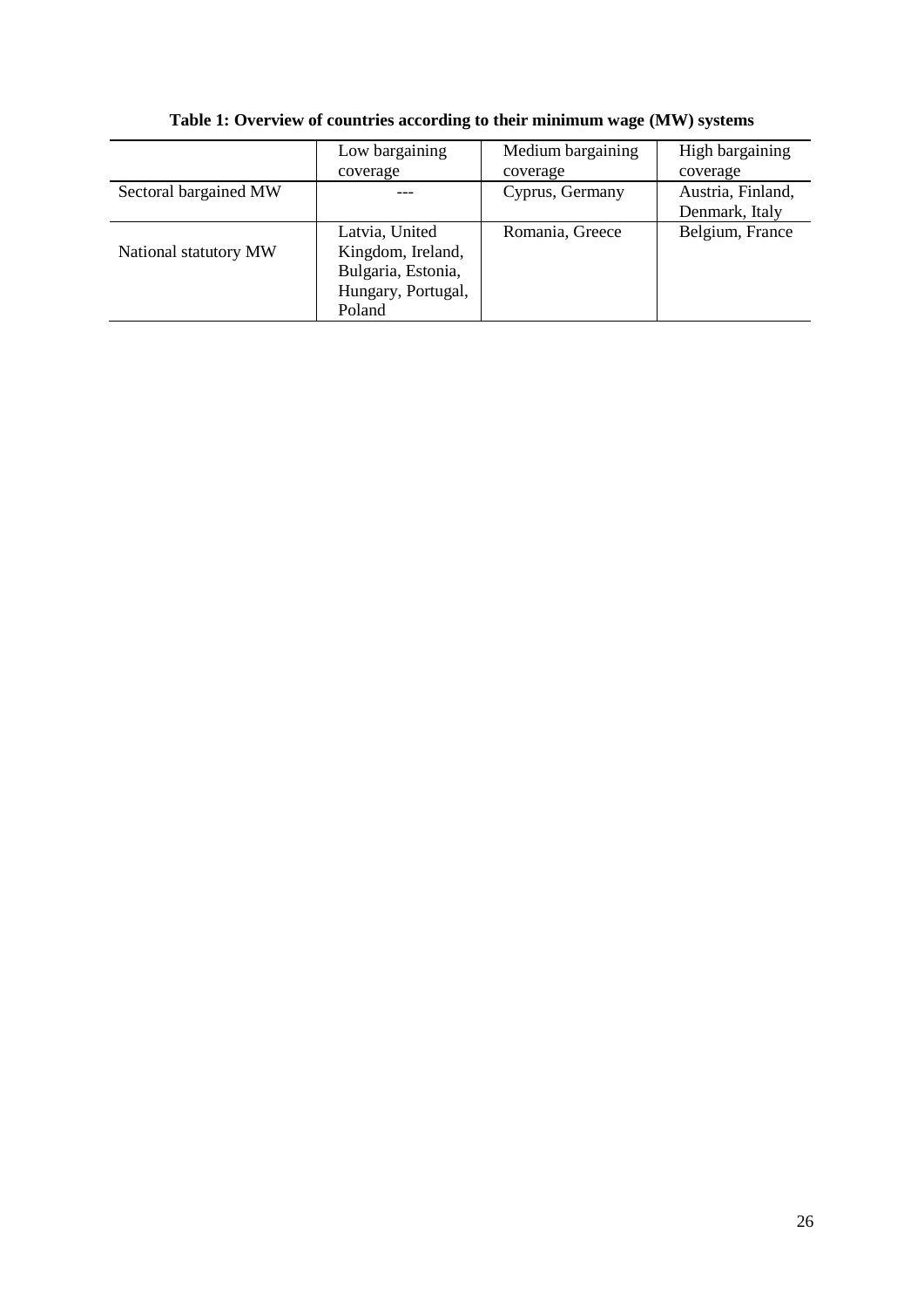|                                | <b>Model 1</b> | <b>Model 2</b> | <b>Model 3</b> | Model 4    | Model 5    |
|--------------------------------|----------------|----------------|----------------|------------|------------|
| National minimum wage          |                |                |                |            |            |
| (NMW)                          | $0.03**$       | $0.03**$       | $-0.09**$      | $-0.10***$ | $-0.11***$ |
|                                | (0.01)         | (0.01)         | (0.04)         | (0.03)     | (0.03)     |
| Collective bargaining coverage |                |                |                |            |            |
| (CBC)                          | $-0.10***$     | $-0.12***$     | $-0.24***$     | $-0.24***$ | $-0.23***$ |
|                                | (0.03)         | (0.02)         | (0.05)         | (0.03)     | (0.03)     |
| NMW*CBC                        |                |                | $0.16***$      | $0.17***$  | $0.19***$  |
|                                |                |                | (0.05)         | (0.04)     | (0.04)     |
| Kaitz index                    |                |                |                | $-0.13***$ | $-0.47**$  |
|                                |                |                |                | (0.03)     | (0.19)     |
| Kaitz index squared            |                |                |                |            | $0.26*$    |
|                                |                |                |                |            | (0.14)     |
| Sex ratio                      | N <sub>o</sub> | Yes            | Yes            | Yes        | Yes        |
| Occupational controls          | N <sub>0</sub> | Yes            | Yes            | Yes        | Yes        |
| <b>Educational controls</b>    | N <sub>o</sub> | Yes            | Yes            | Yes        | Yes        |
| Year dummies                   | N <sub>o</sub> | Yes            | Yes            | Yes        | Yes        |
| Constant                       | $0.35***$      | 0.18           | 0.13           | $0.48**$   | $0.52**$   |
|                                | (0.02)         | (0.20)         | (0.17)         | (0.19)     | (0.19)     |
| R-squared                      | 0.57           | 0.72           | 0.76           | 0.80       | 0.81       |
| Observations                   | 44             | 44             | 44             | 44         | 44         |
| F-test                         | 26.43          | 15.38          | 16.10          | 23.71      | 24.74      |
| p-value                        | 0.00           | 0.00           | 0.00           | 0.00       | 0.00       |

**Table 2: Overall wage inequality (Gini index)**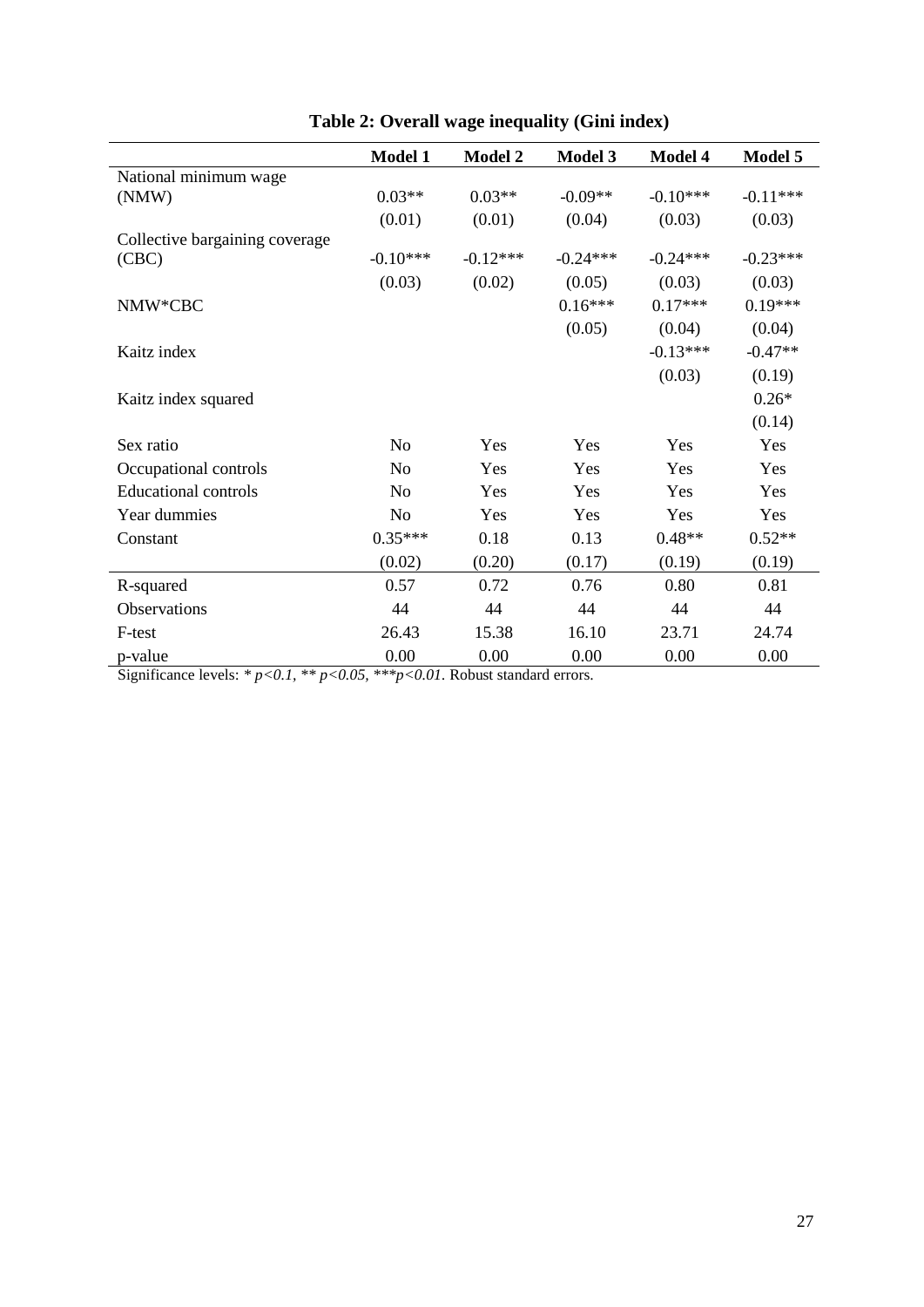|                                | Model 1        | <b>Model 2</b> | <b>Model 3</b> | <b>Model 4</b> | Model 5    |
|--------------------------------|----------------|----------------|----------------|----------------|------------|
| National minimum wage          |                |                |                |                |            |
| (NMW)                          | $-0.01$        | $-0.05***$     | $-0.12**$      | $-0.12**$      | $-0.16***$ |
|                                | (0.03)         | (0.02)         | (0.06)         | (0.06)         | (0.05)     |
| Collective bargaining coverage |                |                |                |                |            |
| (CBC)                          | $-0.01$        | $-0.13***$     | $-0.20***$     | $-0.20***$     | $-0.20***$ |
|                                | (0.05)         | (0.03)         | (0.05)         | (0.05)         | (0.05)     |
| NMW*CBC                        |                |                | 0.10           | 0.10           | $0.16**$   |
|                                |                |                | (0.08)         | (0.08)         | (0.08)     |
| Kaitz index                    |                |                |                | $-0.03$        | $-0.96***$ |
|                                |                |                |                | (0.07)         | (0.33)     |
| Kaitz index squared            |                |                |                |                | $0.71***$  |
|                                |                |                |                |                | (0.25)     |
| Sex ratio                      | N <sub>o</sub> | Yes            | Yes            | Yes            | Yes        |
| Occupational controls          | N <sub>o</sub> | Yes            | Yes            | Yes            | Yes        |
| <b>Educational controls</b>    | N <sub>o</sub> | Yes            | Yes            | Yes            | Yes        |
| Year dummies                   | N <sub>o</sub> | Yes            | Yes            | Yes            | Yes        |
| Constant                       | $0.12***$      | 0.49           | 0.46           | 0.56           | $0.67*$    |
|                                | (0.05)         | (0.32)         | (0.32)         | (0.39)         | (0.37)     |
| R-squared                      | $-0.05$        | 0.55           | 0.55           | 0.54           | 0.59       |
| Observations                   | 44             | 44             | 44             | 44             | 44         |
| F-test                         | 0.03           | 27.94          | 35.98          | 34.74          | 27.07      |
| p-value                        | 0.97           | 0.00           | 0.00           | 0.00           | 0.00       |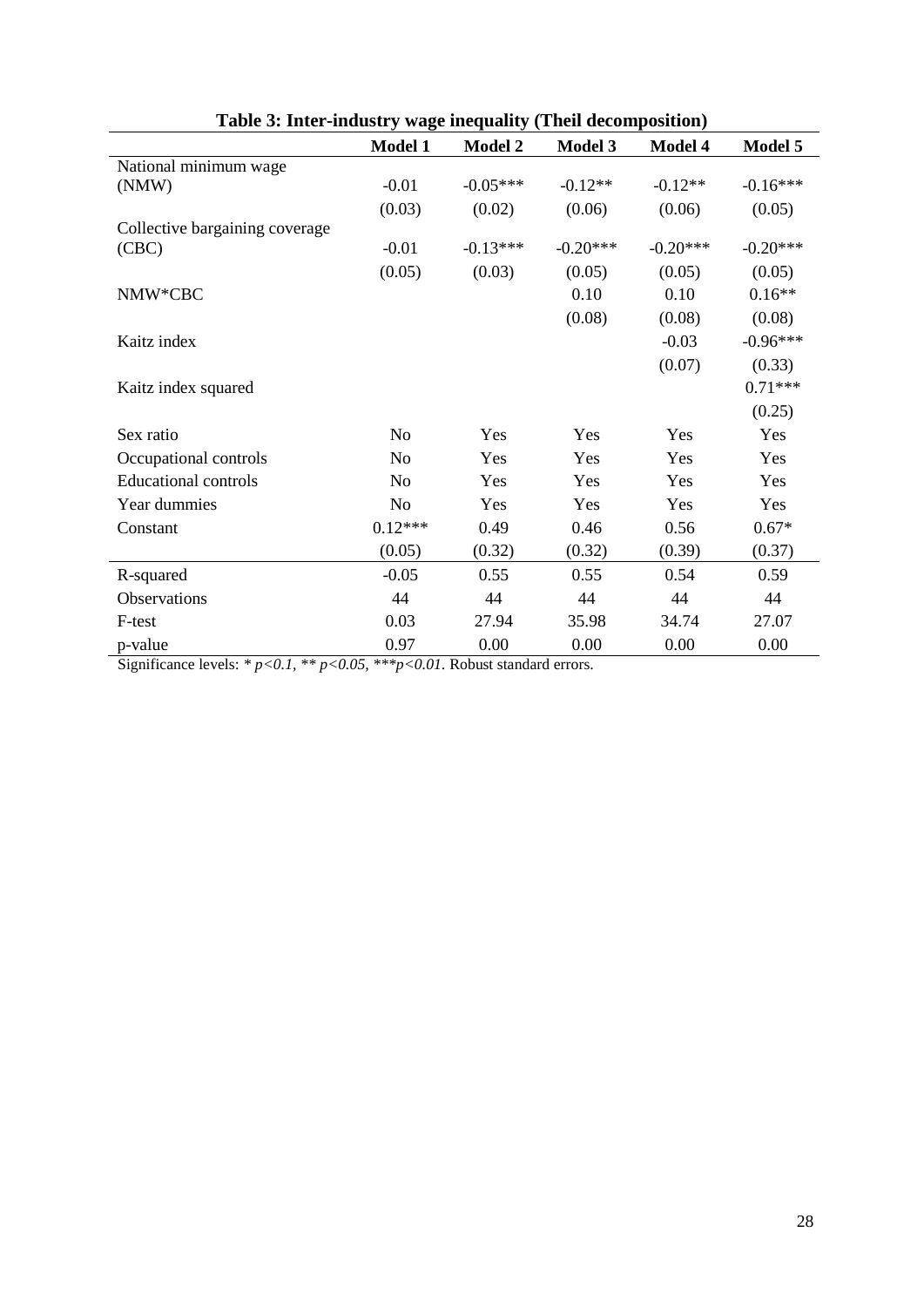|                                | Model 1        | <b>Model 2</b> | <b>Model 3</b> | Model 4    | Model 5    |
|--------------------------------|----------------|----------------|----------------|------------|------------|
| National minimum wage          |                |                |                |            |            |
| (NMW)                          | $-0.03**$      | $-0.02$        | $-0.14***$     | $-0.12***$ | $-0.15***$ |
|                                | (0.01)         | (0.01)         | (0.03)         | (0.03)     | (0.03)     |
| Collective bargaining coverage |                |                |                |            |            |
| (CBC)                          | 0.01           | $-0.03$        | $-0.15***$     | $-0.16***$ | $-0.16***$ |
|                                | (0.02)         | (0.03)         | (0.04)         | (0.04)     | (0.04)     |
| NMW*CBC                        |                |                | $0.16***$      | $0.15***$  | $0.19***$  |
|                                |                |                | (0.05)         | (0.04)     | (0.04)     |
| Kaitz index                    |                |                |                | $0.19***$  | $-0.48***$ |
|                                |                |                |                | (0.05)     | (0.13)     |
| Kaitz index squared            |                |                |                |            | $0.51***$  |
|                                |                |                |                |            | (0.12)     |
| Sex ratio                      | No             | Yes            | Yes            | Yes        | Yes        |
| Occupational controls          | N <sub>o</sub> | Yes            | Yes            | Yes        | Yes        |
| <b>Educational controls</b>    | N <sub>0</sub> | Yes            | Yes            | Yes        | Yes        |
| Year dummies                   | N <sub>o</sub> | Yes            | Yes            | Yes        | Yes        |
| Constant                       | $0.05***$      | $0.72***$      | $0.67**$       | 0.16       | 0.24       |
|                                | (0.02)         | (0.25)         | (0.25)         | (0.20)     | (0.18)     |
| R-squared                      | 0.25           | 0.39           | 0.46           | 0.69       | 0.80       |
| Observations                   | 44             | 44             | 44             | 44         | 44         |
| F-test                         | 3.93           | 3.29           | 8.69           | 7.26       | 11.81      |
| p-value                        | 0.03           | 0.01           | 0.00           | 0.00       | 0.00       |

**Table 4: Share of workers earning less than 75 per cent of the corresponding minimum wage**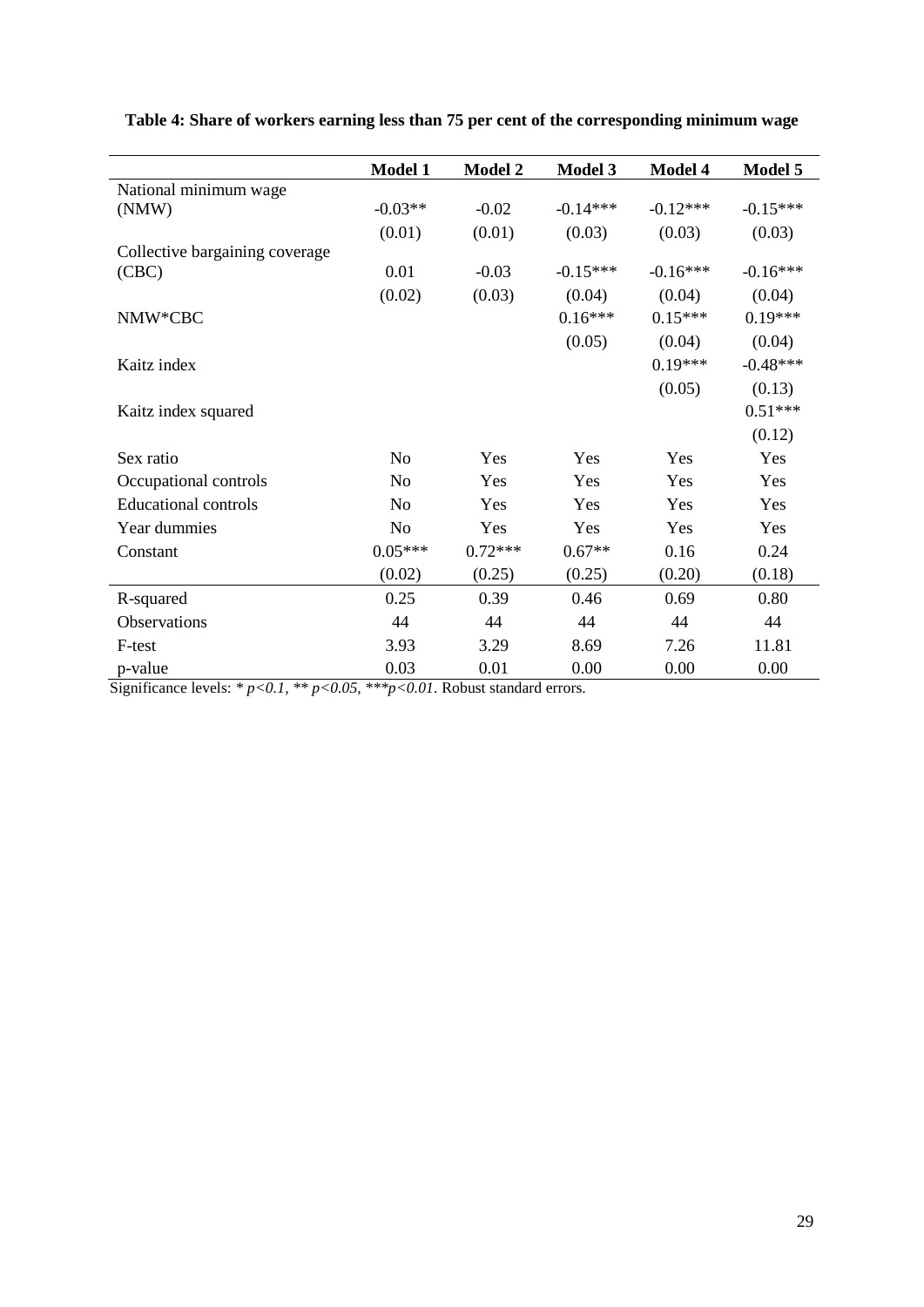### **Appendix 1: Descriptive statistics**

|                                               | <b>Observations</b> | <b>SILC</b> waves             | <b>National</b>      | <b>Collective</b>      | Average        | Average         | Share of | <b>Occupational composition</b> |                   |                   | <b>Educational attainment</b> |               |               |
|-----------------------------------------------|---------------------|-------------------------------|----------------------|------------------------|----------------|-----------------|----------|---------------------------------|-------------------|-------------------|-------------------------------|---------------|---------------|
|                                               | per year            | used in empirical<br>analysis | statutory<br>minimum | bargaining<br>coverage | Kaitz<br>index | minimum<br>wage | women    |                                 |                   |                   |                               |               |               |
|                                               |                     |                               | wage                 |                        |                |                 |          | <b>Blue</b><br>collar           | White<br>collar   | <b>Managers</b>   | <b>ISCED</b>                  | <b>ISCED</b>  | <b>ISCED</b>  |
|                                               |                     |                               |                      |                        |                |                 |          | (ISCO)<br>$11-34$               | (ISCO)<br>$41-52$ | (ISCO)<br>$61-93$ | levels<br>0,1,2               | levels<br>3,4 | <b>levels</b> |
| <b>Countries</b>                              |                     |                               |                      |                        |                |                 |          |                                 |                   |                   |                               |               | 5,6           |
| Austria                                       | 5,409               | 2010                          | No                   | 0.99                   | 0.55           | 7.64            | 0.47     | 0.35                            | 0.31              | 0.34              | 0.17                          | 0.65          | 0.18          |
| Belgium                                       | 5,438               | 2008                          | Yes                  | 0.96                   | 0.59           | 9.15            | 0.47     | 0.41                            | 0.30              | 0.29              | 0.19                          | 0.39          | 0.42          |
| Bulgaria                                      | 5,399               | 2008-2010                     | Yes                  | 0.32                   | 0.43           | 0.63            | 0.47     | 0.24                            | 0.24              | 0.51              | 0.16                          | 0.61          | 0.23          |
| Cyprus                                        | 3,429               | 2008-2009                     | No                   | 0.52                   | 0.51           | 4.65            | 0.49     | 0.38                            | 0.30              | 0.32              | 0.19                          | 0.42          | 0.39          |
| Germany                                       | 10,744              | 2008                          | No                   | 0.63                   | 0.54           | 7.64            | 0.49     | 0.51                            | 0.24              | 0.24              | 0.08                          | 0.52          | 0.40          |
| Denmark                                       | 4,373               | 2008-2010                     | No                   | 0.80                   | 0.62           | 13.88           | 0.48     | 0.43                            | 0.23              | 0.34              | 0.23                          | 0.45          | 0.32          |
| Estonia                                       | 5,453               | 2008-2010                     | Yes                  | 0.21                   | 0.44           | 1.61            | 0.53     | 0.40                            | 0.18              | 0.42              | 0.10                          | 0.54          | 0.36          |
| Finland                                       | 9,399               | 2008-2010                     | No                   | 0.90                   | 0.59           | 8.85            | 0.51     | 0.42                            | 0.26              | 0.32              | 0.15                          | 0.48          | 0.37          |
| France                                        | 9,863               | 2009-2010                     | Yes                  | 0.90                   | 0.70           | 8.63            | 0.50     | 0.40                            | 0.26              | 0.34              | 0.21                          | 0.46          | 0.33          |
| Greece                                        | 4,365               | 2008-2010                     | Yes                  | 0.65                   | 0.45           | 3.87            | 0.45     | 0.30                            | 0.35              | 0.36              | 0.22                          | 0.44          | 0.34          |
| Hungary                                       | 7,690               | 2008-2010                     | Yes                  | 0.45                   | 0.56           | 1.52            | 0.48     | 0.30                            | 0.24              | 0.46              | 0.15                          | 0.64          | 0.22          |
| Ireland                                       | 3,681               | 2008-2009                     | Yes                  | 0.44                   | 0.52           | 8.48            | 0.50     | 0.39                            | 0.35              | 0.26              | 0.23                          | 0.38          | 0.39          |
| Italy                                         | 13,450              | 2008-2010                     | No                   | 0.80                   | 0.91           | 10.41           | 0.44     | 0.32                            | 0.27              | 0.41              | 0.37                          | 0.47          | 0.16          |
| Latvia                                        | 5,644               | 2008-2010                     | Yes                  | 0.25                   | 0.40           | 1.30            | 0.52     | 0.38                            | 0.21              | 0.41              | 0.14                          | 0.58          | 0.28          |
| Poland                                        | 10,730              | 2008-2010                     | Yes                  | 0.38                   | 0.52           | 1.66            | 0.49     | 0.34                            | 0.23              | 0.43              | 0.07                          | 0.67          | 0.26          |
| Portugal                                      | 4,216               | 2008-2010                     | Yes                  | 0.58                   | 0.52           | 2.57            | 0.48     | 0.23                            | 0.29              | 0.49              | 0.65                          | 0.19          | 0.16          |
| Romania                                       | 5,269               | 2008-2009                     | Yes                  | 0.70                   | 0.47           | 0.75            | 0.44     | 0.31                            | 0.22              | 0.47              | 0.11                          | 0.69          | 0.20          |
| United Kingdom                                | 6,866               | 2008-2010                     | Yes                  | 0.34                   | 0.54           | 6.90            | 0.51     | 0.43                            | 0.33              | 0.24              | 0.12                          | 0.52          | 0.37          |
| Countries<br>without national<br>minimum wage | 8,052               |                               | No                   | 0.79                   | 0.65           | 9.54            | 0.48     | 0.39                            | 0.27              | 0.34              | 0.22                          | 0.48          | 0.30          |
| Countries<br>with national<br>minimum wage    | 6,263               |                               | Yes                  | 0.50                   | 0.50           | 3.39            | 0.49     | 0.34                            | 0.26              | 0.40              | 0.20                          | 0.52          | 0.29          |
| Total                                         | 6,792               |                               |                      | 0.60                   | 0.55           | 5.21            | 0.48     | 0.35                            | 0.26              | 0.38              | 0.20                          | 0.51          | 0.29          |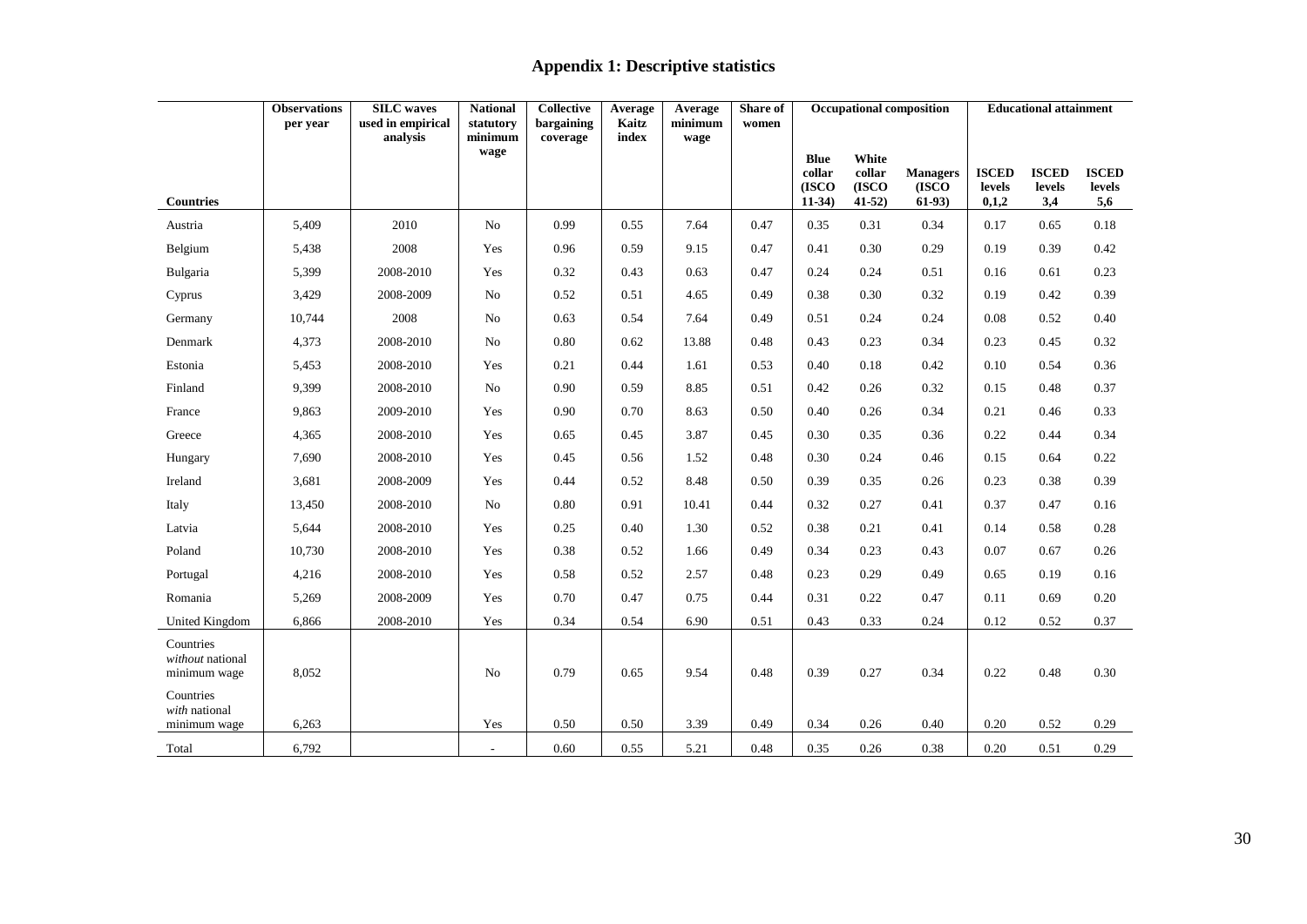| Dependent variable:                     | Overall wage inequality (Gini coefficient) |                                                                       |                                  |                                    | Inter-industry wage inequality (Theil decomposition) |                                                                       |                                  |                                    | Share of workers paid less than 75% of MW |                                                                       |                                  |                                    |
|-----------------------------------------|--------------------------------------------|-----------------------------------------------------------------------|----------------------------------|------------------------------------|------------------------------------------------------|-----------------------------------------------------------------------|----------------------------------|------------------------------------|-------------------------------------------|-----------------------------------------------------------------------|----------------------------------|------------------------------------|
|                                         | (1)                                        | (2)                                                                   | (3)                              | (4)                                | (5)                                                  | (6)                                                                   | (7)                              | (8)                                | (9)                                       | (10)                                                                  | (11)                             | (12)                               |
|                                         | <b>Baseline</b><br>model                   | <b>Excluding</b><br>apprentices<br>& workers<br>$\epsilon$ = 18 years | <b>Excluding</b><br><b>Italy</b> | <b>Excluding</b><br><b>Belgium</b> | <b>Baseline</b><br>model                             | <b>Excluding</b><br>apprentices<br>& workers<br>$\epsilon$ = 18 years | <b>Excluding</b><br><b>Italy</b> | <b>Excluding</b><br><b>Belgium</b> | <b>Baseline</b><br>model                  | <b>Excluding</b><br>apprentices<br>& workers<br>$\epsilon$ = 18 years | <b>Excluding</b><br><b>Italy</b> | <b>Excluding</b><br><b>Belgium</b> |
| National minimum wage<br>(NMW)          | $-0.11***$                                 | $-0.11***$                                                            | $-0.13***$                       | $-0.11***$                         | $-0.16***$                                           | $-0.16***$                                                            | $-0.19***$                       | $-0.15**$                          | $-0.15***$                                | $-0.14***$                                                            | $-0.15***$                       | $-0.15***$                         |
|                                         | (0.03)                                     | (0.03)                                                                | (0.03)                           | (0.03)                             | (0.05)                                               | (0.05)                                                                | (0.05)                           | (0.05)                             | (0.03)                                    | (0.03)                                                                | (0.03)                           | (0.03)                             |
| Collective bargaining coverage<br>(CBC) | $-0.23***$                                 | $-0.24***$                                                            | $-0.23***$                       | $-0.23***$                         | $-0.20***$                                           | $-0.20***$                                                            | $-0.19***$                       | $-0.18***$                         | $-0.16***$                                | $-0.15***$                                                            | $-0.16***$                       | $-0.16***$                         |
|                                         | (0.03)                                     | (0.03)                                                                | (0.03)                           | (0.03)                             | (0.05)                                               | (0.05)                                                                | (0.06)                           | (0.05)                             | (0.04)                                    | (0.04)                                                                | (0.04)                           | (0.03)                             |
| NMW*CBC                                 | $0.19***$                                  | $0.19***$                                                             | $0.23***$                        | $0.19***$                          | $0.16**$                                             | $0.16**$                                                              | $0.23***$                        | $0.16*$                            | $0.19***$                                 | $0.19***$                                                             | $0.19***$                        | $0.19***$                          |
|                                         | (0.04)                                     | (0.04)                                                                | (0.05)                           | (0.05)                             | (0.08)                                               | (0.07)                                                                | (0.08)                           | (0.08)                             | (0.04)                                    | (0.04)                                                                | (0.04)                           | (0.04)                             |
| Kaitz index                             | $-0.47**$                                  | $-0.48**$                                                             | 0.55                             | $-0.47**$                          | $-0.96***$                                           | $-0.96***$                                                            | 0.73                             | $-0.97***$                         | $-0.48***$                                | $-0.21$                                                               | $-0.48***$                       | $-0.49***$                         |
|                                         | (0.19)                                     | (0.19)                                                                | (0.36)                           | (0.19)                             | (0.33)                                               | (0.33)                                                                | (0.67)                           | (0.32)                             | (0.13)                                    | (0.23)                                                                | (0.13)                           | (0.13)                             |
| Kaitz index squared                     | $0.26*$                                    | $0.28*$                                                               | $-0.79**$                        | $0.27*$                            | $0.71***$                                            | $0.71***$                                                             | $-1.06$                          | $0.72***$                          | $0.51***$                                 | 0.24                                                                  | $0.51***$                        | $0.53***$                          |
|                                         | (0.14)                                     | (0.14)                                                                | (0.36)                           | (0.14)                             | (0.25)                                               | (0.25)                                                                | (0.66)                           | (0.25)                             | (0.12)                                    | (0.23)                                                                | (0.11)                           | (0.11)                             |
| Sex ratio                               | Yes                                        | Yes                                                                   | Yes                              | Yes                                | Yes                                                  | Yes                                                                   | Yes                              | Yes                                | Yes                                       | Yes                                                                   | Yes                              | Yes                                |
| Occupational controls                   | Yes                                        | Yes                                                                   | Yes                              | Yes                                | Yes                                                  | Yes                                                                   | Yes                              | Yes                                | Yes                                       | Yes                                                                   | Yes                              | Yes                                |
| <b>Educational controls</b>             | Yes                                        | Yes                                                                   | Yes                              | Yes                                | Yes                                                  | Yes                                                                   | Yes                              | Yes                                | Yes                                       | Yes                                                                   | Yes                              | Yes                                |
| Year dummies                            | Yes                                        | Yes                                                                   | Yes                              | Yes                                | Yes                                                  | Yes                                                                   | Yes                              | Yes                                | Yes                                       | Yes                                                                   | Yes                              | Yes                                |
| Constant                                | $0.52**$                                   | $0.46**$                                                              | 0.21                             | $0.52**$                           | $0.67*$                                              | $0.66*$                                                               | 0.18                             | $0.68*$                            | 0.24                                      | 0.15                                                                  | 0.24                             | 0.19                               |
|                                         | (0.19)                                     | (0.2)                                                                 | (0.19)                           | (0.19)                             | (0.37)                                               | (0.38)                                                                | (0.32)                           | (0.38)                             | (0.18)                                    | (0.18)                                                                | (0.19)                           | (0.17)                             |
| R-squared                               | 0.81                                       | 0.82                                                                  | 0.84                             | 0.81                               | 0.59                                                 | 0.60                                                                  | 0.64                             | 0.60                               | 0.80                                      | 0.58                                                                  | 0.80                             | 0.82                               |
| Observations                            | 44                                         | 44                                                                    | 41                               | 43                                 | 44                                                   | 44                                                                    | 41                               | 43                                 | 44                                        | 44                                                                    | 41                               | 43                                 |
| F-test                                  | 24.74                                      | 25.59                                                                 | 23.1                             | 23.5                               | 27.07                                                | 28.65                                                                 | 42.04                            | 23.25                              | 11.81                                     | 7.46                                                                  | 11.48                            | 13.30                              |
| p-value                                 | 0.00                                       | 0.00                                                                  | 0.00                             | 0.00                               | 0.00                                                 | 0.00                                                                  | 0.00                             | 0.00                               | 0.00                                      | 0.00                                                                  | 0.00                             | 0.00                               |

#### **Appendix 2: Robustness tests excluding apprentices and young workers, Italy and Belgium**